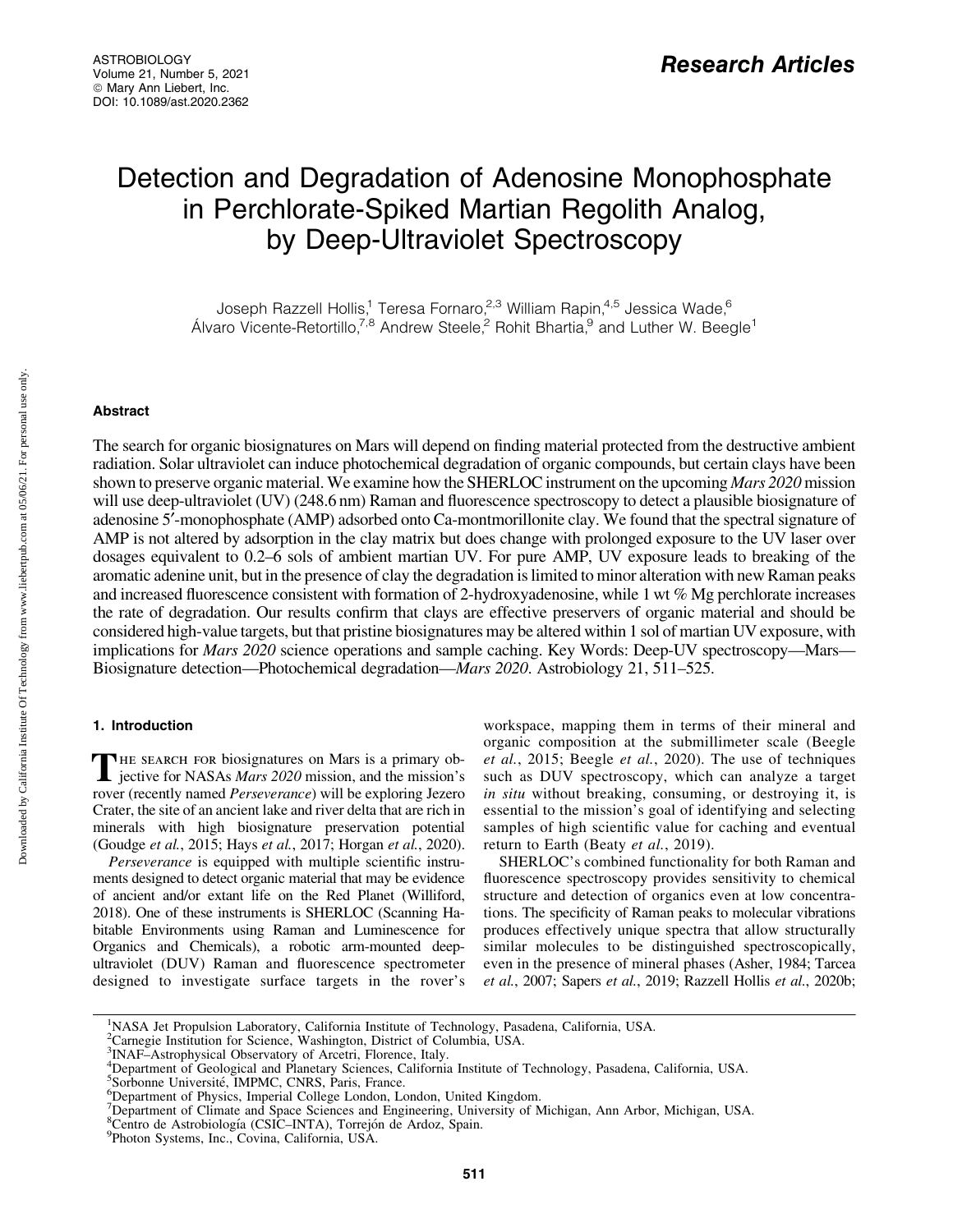Martin *et al*., 2020). SHERLOC uses a DUV laser as an excitation source ( $\lambda_{ex}$  = 248.56 nm), which coincides with the strong ultraviolet (UV) absorption band of many aromatic organic molecules that are relevant to biological processes on Earth.

This leads to strong fluorescence, which is less specific to chemical structure but can be detected at concentrations <1 ppm (Bhartia *et al.*, 2008; Beegle *et al.*, 2015; Abbey *et al.*, 2017), and also permits molecular resonance, a phenomenon that increases Raman scattering from the aromatic unit by  $\sim$  1000 times versus nonresonant excitation (Long, 1977; Asher, 1984). The use of DUV excitation also avoids the spectral overlap of Raman and fluorescence that is problematic for visible excitation Raman, as DUV Raman peaks occur in a narrow wavelength range (circa 250– 275 nm) before the onset of fluorescence (Asher, 1984; Beegle *et al.*, 2015; Abbey *et al.*, 2017; Beegle *et al.*, 2020).

One of the key challenges faced by *Mars 2020* and the search for martian biosignatures in general is the likelihood that organic material produced by biological processes 3–4 billion years ago will be sufficiently preserved to be detectable to instruments such as SHERLOC onboard *Perseverance*. Organic molecules on the surface of Mars are subject to intense oxidative and photochemical degradation driven by the harsh martian environment, with UV being a major contributor to degradative stress (Benner *et al.*, 2000; Yen *et al.*, 2000; ten Kate *et al.*, 2005; Hecht *et al.*, 2009; Moores and Schuerger 2012; Fornaro *et al.*, 2018b). Presentday Mars' thin atmosphere and lack of a protective ozone layer mean that the surface experiences  $\sim 10 \times$  more damaging UV radiation than on Earth (Cockell, 2000). This comes in the form of UVB (280–315 nm) and UVC (200–  $280 \text{ nm}$ ) irradiation, which are sufficiently energetic  $( >4 eV)$ or >400 kJ/mol) to damage biomolecules such as DNA and kill microorganisms (Cockell *et al.*, 2005). This damage occurs through the breaking of chemical bonds, the formation of radicals, and other photochemical reactions that will make it difficult to assess the origin and/or biological significance of any organics detected.

To mitigate this, *Perseverance* will use an abrasion tool to expose the subsurface (>1 cm) of a target, where UV light is less likely to penetrate (Williford, 2018). The depth at which organic material will be protected from UV depends on the composition of the rock and its ability to attenuate UV: Febearing minerals are particularly effective at blocking UV light within  $500 \,\text{\mu m}$  (Chen *et al.*, 1979), while  $500-1000 \,\text{\mu m}$  of basaltic/palagonitic dust provides a similar level of shielding (Mancinelli and Klovstad, 2000; Muñoz Caro et al., 2006; Marschall *et al.*, 2012). A recent study found that for four minerals relevant to Jezero Crater (gypsum, kaolinite clay, Bishop Tuff pyroclast, and the ubiquitous martian dust), there was still detectable UV at a depth of 500  $\mu$ m (Carrier *et al.*, 2019). Even when subsurface organic material is sufficiently shielded by overlying rock that it can be preserved over geological timescales, the moment that subsurface material is exposed by *Perseverance'*s abrasion tool, it may be completely destroyed within as little as 5 martian solar days (sols) once exposed to direct UV radiation (Ertem *et al.*, 2017).

The presence of certain minerals can also have a marked impact on the photochemical stability of organic biosignatures with respect to UV radiation—several studies have shown that various minerals can act to promote or inhibit degradation of organic molecules (Fornaro *et al.*, 2013, 2018a, 2018b; Hays

*et al.*, 2017; Laurent *et al.*, 2019). Minerals rich in TiO<sub>2</sub>, Fe<sup>2+</sup>, and  $Fe<sup>3+</sup>$  can shield organic molecules from UV light by absorption, but photocatalyze the generation of reactive oxidants that destroy amino acids (Stalport *et al.*, 2010; dos Santos *et al.*, 2016), while chemical and/or physical interaction between organic molecules and mineral surfaces can act to stabilize the molecule against excitation/reaction (Scappini *et al.*, 2004).

Clay minerals are of particular interest to biosignature detection, as they possess a large surface area and have been detected in several aqueously altered locations on Mars, including Jezero Crater (Goudge *et al.*, 2015). Smectite clays, such as montmorillonite and nontronite, consist of weakly bound phyllosilicate sheets and are known to preserve organic material through direct diffusion of smaller organic molecules into their expandable interlayer spaces (Poch *et al.*, 2015; Ertem *et al.*, 2017). Fornaro *et al.* (2018a) demonstrated that UV-induced organic degradation occurs in few hundreds of martian years for important biomarkers of extant life like nucleic acid components adsorbed on photoprotective minerals such as serpentine phyllosilicates. Sulfate- and carbonate-bearing minerals can also protect organic molecules from photochemical alteration by isolating individual molecules during crystallization (dos Santos *et al.*, 2016).

The stability and detection of organic biosignatures can also be compromised by the presence of  $\sim 0.5-1\%$  by weight perchlorate in martian regoliths (Hecht *et al.*, 2009; Kounaves *et al.*, 2014; Carrier, 2017; Sutter *et al.*, 2017). The *Curiosity* rover has previously identified indigenous organics in the lacustrine clay-bearing mudstones of Gale Crater, similar in age to Jezero, when using pyrolytic mass spectrometry (Glavin *et al.*, 2013; Freissinet *et al.*, 2015; Eigenbrode *et al.*, 2018). However, laboratory experiments have shown that perchlorates decompose during pyrolytic extraction, forming reactive species that oxidize and/or chlorinate any organics present, which may account for the predominance of chlorohydrocarbons observed by *Curiosity* (Freissinet *et al.*, 2015).

These adverse reactions have since been proposed as an explanation for the early Viking landers' failure to detect organic material when using similar pyrolytic techniques (Navarro-González *et al.*, 2010). There is also mounting evidence that perchlorates may also decompose under UV irradiation (Wadsworth and Cockell, 2017), and so it is essential that we also consider whether the presence of perchlorate will affect the photochemical stability of organics under either ambient UV exposure or during interrogation by DUV spectroscopy.

Although degradation may be minimized by going to great lengths to strategically position the 75 cm diameter turret on *Perseverance'*s robotic arm, so that it shields the abraded target from direct sunlight, understanding how the detectable properties of potential biosignatures evolve with UV exposure in different minerals means that we will be able to time surface operations, so that characterization and caching are done on pristine material before the onset of significant photodegradation. In this study, we have chosen to focus on samples representing a plausible biosignature that might be encountered by *Perseverance* in Jezero Crater; that is, adenosine 5'-monophosphate (AMP) mixed with Camontmorillonite, a smectite clay mineral. AMP is a ribonucleotide and one of the building blocks of terrestrial RNA, while montmorillonite has been identified as a potential preserver of organic material and is expected to form in a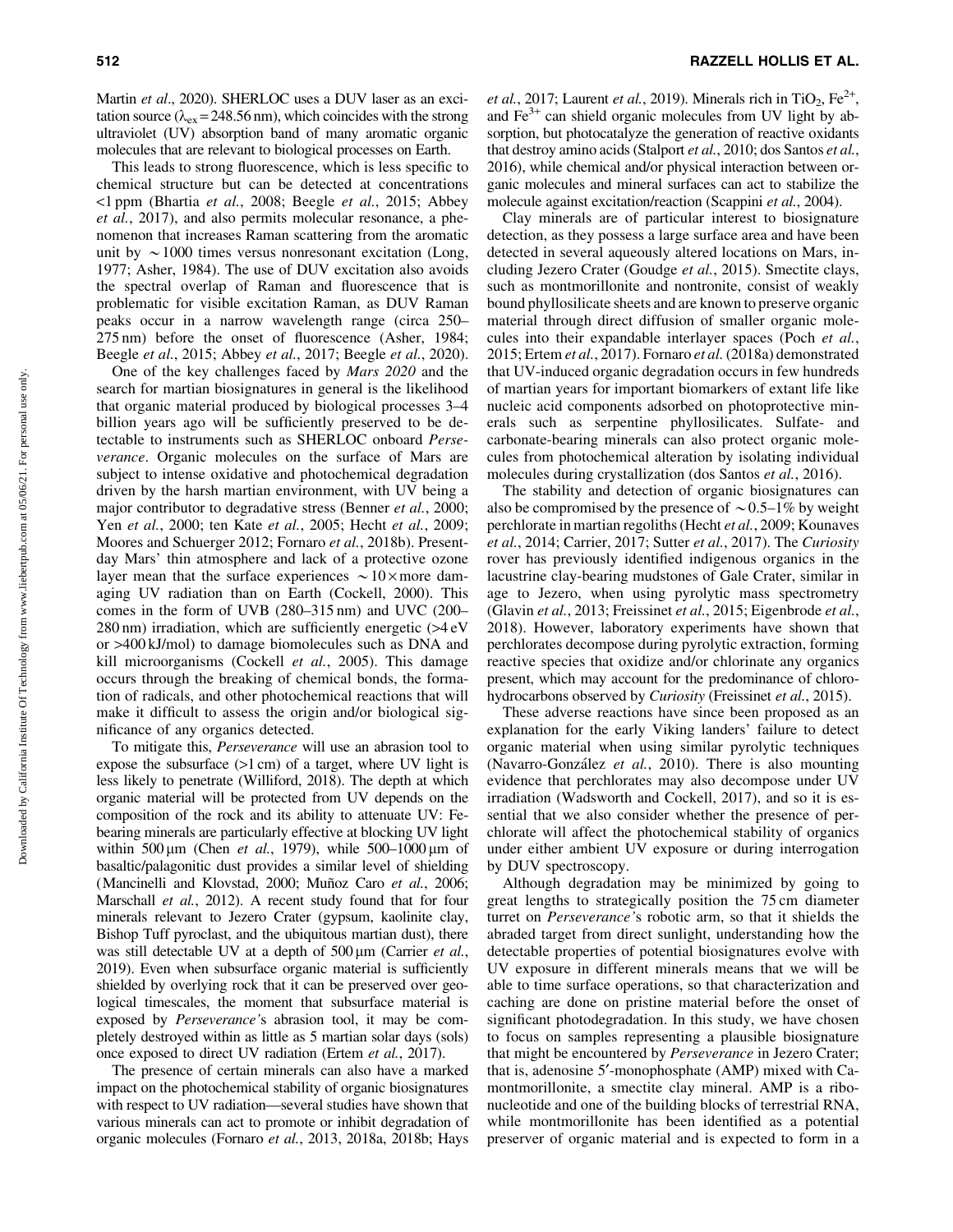#### AMP DEGRADATION IN MARTIAN CLAY 513

lacustrine environment such as Jezero Crater (Hays *et al.*, 2017; Horgan *et al.*, 2020). Adenosine has already been identified as a major contributor to the DUV Raman spectrum of DNA, as well as microbial cells, and should be considered a high-value biosignature as detectable by SHERLOC (Sapers *et al.*, 2019). This study will examine how the spectral signature of this molecule is probed by a SHERLOC-like instrument when mixed with clay, and whether that signature is altered by interaction with clay, perchlorate, and with exposure to UV. While previous SHERLOC studies have used mechanical mixtures (Abbey *et al.*, 2017), we used equilibrium adsorption to deposit organics in the clay matrix to create a more realistic distribution of the molecule within the test sample, maximizing molecular interactions with mineral surfaces through molecular diffusion into the clay mineral's interlayer spaces. This method is considered more representative of the natural processes of adsorption that occur in aqueous environments. This work is highly complementary to an earlier study done by Fornaro *et al.* (2020) on similar samples, studying how the near-infrared (NIR) signature of AMP (along with phenylalanine, glutamic acid, and phthalic acid) is influenced by organic–mineral interactions and UV irradiation.

#### 2. Materials and Methods

## 2.1. Sample preparation

This experiment focused on three solid samples with the following compositions: pure adenosine 5'-monophosphate (AMP), montmorillonite clay impregnated with  $5 \text{ wt } \%$ AMP, and montmorillonite first spiked with 1 wt % magnesium perchlorate, and then impregnated with 5 wt % AMP. AMP was purchased from Sigma-Aldrich  $(299%)$  and used as received. Montmorillonite clay SAz-1 was purchased from the Clay Mineral Society and treated to extract any organic contaminants that may have been present. Purification consisted of mixing powdered clay with the following solvents at 150 g/L and sonicating for 30 min each time: (1)  $100\%$  methanol, (2)  $40\%$  acetone in water, (3) 0.1 M sodium pyrophosphate 10-hydrate, and (4) pure water. Each extraction was followed by centrifugation to separate the clay from the supernatant. The purified clay was finally dried in an oven at  $50^{\circ}$ C. A portion of the purified clay was spiked with 1 wt % magnesium perchlorate by suspending the powdered clay in an aqueous solution of magnesium perchlorate hexahydrate (99.0%; Sigma-Aldrich) in Milli-Q water and agitating the suspension by using a magnetic stirrer to ensure homogeneous mixing.

The mixture was then dried in an oven at  $40^{\circ}$ C. Both the purified clay and the perchlorate-spiked clay have been thoroughly characterized in earlier publications (Fornaro *et al.*, 2020). The purified and perchlorate-spiked clays were impregnated with 5 wt % AMP by dissolving the necessary mass of pure AMP in a sufficient volume of Milli-Q water and mixing the resulting solution with 100 g/L of powdered clay. Each mixture was vortexed, and then placed on a test tube rotator for  $\sim$  12 h to ensure equilibrium adsorption. Previous studies have shown that this is sufficient to allow diffusion of the organic into the interlayer spaces of smectite clays such as montmorillonite (Poch *et al.*, 2015; Fornaro *et al.*, 2020).

The mixtures were then dried in an oven at  $40^{\circ}$ C to remove any excess moisture. The pure AMP and the perchlorate-spiked clay mixed with 5 wt % AMP were compressed into two solid pellets to provide a flat surface for ease of characterization. Powder from each sample mixture was pressed under 3 tons of pressure into a pellet of 1.3 cm diameter encased with an aluminum cup, and the cups and press cylinder were cleaned with methanol before each pressing to avoid contamination from the workspace and between samples (Abbey *et al.*, 2017). The purified clay mixed with 5 wt % AMP was characterized as a loose powder as there was insufficient material to prepare a pellet.

#### 2.2. DUV spectroscopy

Raman and fluorescence spectra were measured with MOBIUS (Mineral and Organic Based Investigations using Ultraviolet Spectroscopy). MOBIUS is a custom DUV spectrometer at the NASA Jet Propulsion Laboratory with a 3-axis motorized stage for sample scanning. MOBIUS uses a 248.579 nm NeCu pulsed laser (Photon Systems, Inc.) reflected off a 248 nm RazorEdge ultrasteep long-pass edge filter (Semrock, Inc.) focused onto the sample through a chromatically corrected *f*/4 objective lens (ThorLabs LMU-5x-UVB). Raman scattering and fluorescence were collected in a 180° back-scattering geometry by using a Horiba 550i spectrometer with a slit width of  $250 \,\mu m$  and recorded by a Horiba Symphony e2v 42-10 CCD liquid nitrogen-cooled  $(-140^{\circ}C)$  detector.

Fluorescence measurements were performed using a 300 lines per millimeter grating with a spectral range of 250– 410 nm and a spectral accuracy of 0.16 nm, while Raman measurements were performed using an 1800 lines per millimeter grating with a spectral range of  $620-4200 \text{ cm}^{-1}$ and a spectral binning of  $3.8 \text{ cm}^{-1}$  per pixel. Before data collection, wavelength values were calibrated by validating the position of the primary and secondary laser lines at 248.58 and 252.93 nm, respectively. During measurements, the laser was fired at 40 pulses per second with a pulse width of  $40 \mu s$ , and the output energy of each laser pulse was recorded by a photodiode at the exit aperture of the laser, previously calibrated to the value measured previously at the sample by an Ophir sensor, and measured an average pulse energy of  $2.8-3.0 \mu J$  during this study.

Based on reported dimensions of the annular laser spot (Razzell Hollis *et al.*, 2020b), the effective beam area (using the  $1/e^2$  definition) is  $\sim 3540 \,\mu m^2$ , and a 2.8  $\mu$ J pulse equates to an energy dosage of 0.075 J/cm<sup>2</sup>. Cosmic rays were identified as outliers in the distribution of intensity values in each Raman shift channel and replaced by the value of adjacent points (Uckert *et al.*, 2019). Further processing was done by in-house Python scripts utilizing Numpy (Van de Walt *et al.*, 2011), SciPy (Jones *et al.*, 2001), and LMFIT (Newville *et al.*, 2014) packages. Processing included outlier removal, defined by any spectrum where >10% of the spectrum was more than two standard deviations from the sample average, followed by recalculation of the average and standard deviation by using remaining spectra.

Background fluorescence was removed from Raman spectra by polynomial baseline subtraction and least-squares regression, followed by a recalibration of Raman shift values based on the position of the atmospheric  $N_2$  peak relative to its literature position of  $2331 \text{ cm}^{-1}$ , and finally normalization to the maximum in the  $800-1800 \text{ cm}^{-1}$  range.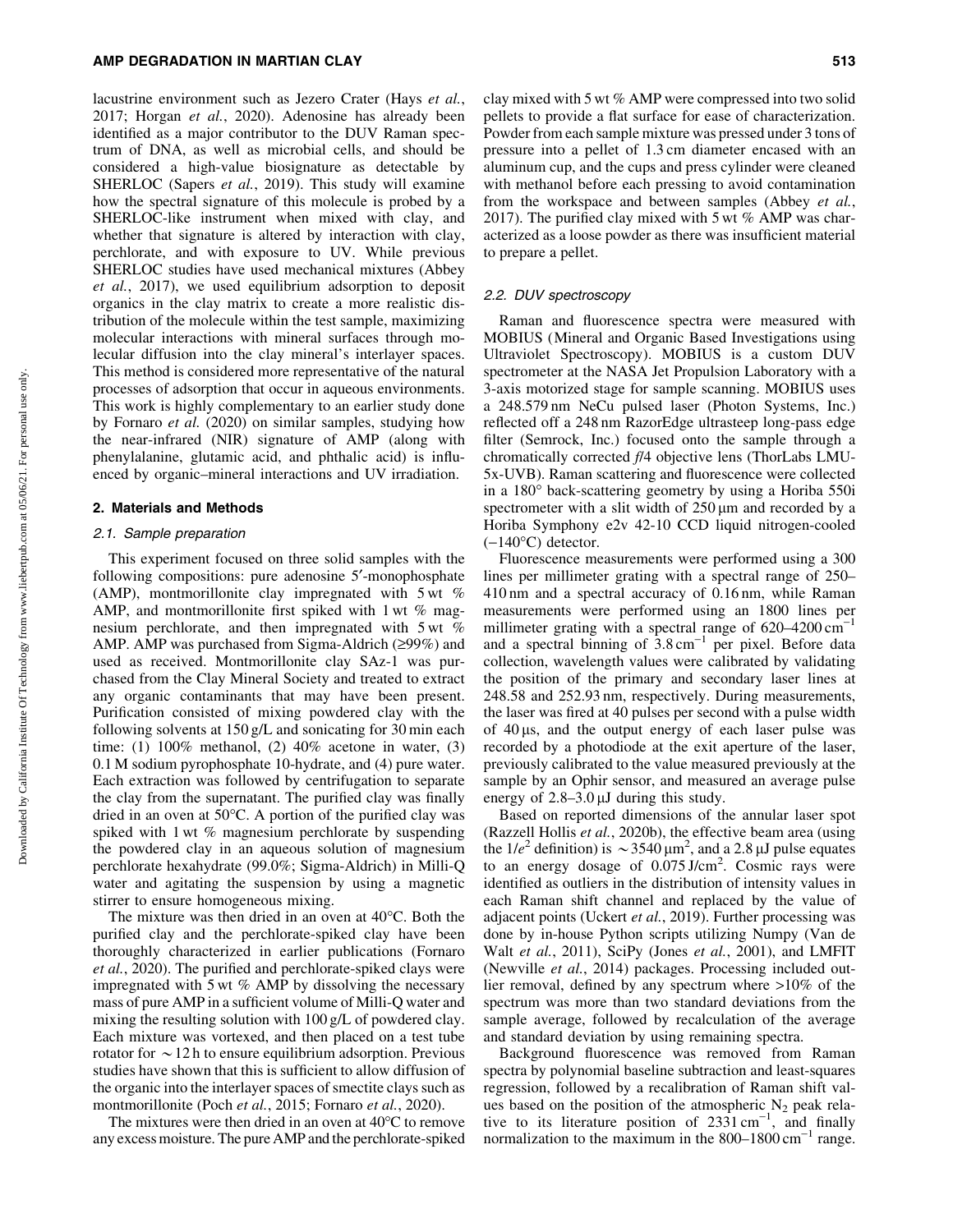See Supplementary Fig. S1 in the Supplementary Information for visualization of all processing steps. A context image was taken for each sample before scanning with a Canon camera, and microscopy was done by using the MOBIUS optics.

#### 2.3. Ex situ characterization

Initial characterization of the samples occurred under ambient conditions, with the sample on a clean aluminum wafer in a Linkam temperature-controlled sample chamber that was not sealed. Raman scans consisted of 100 measurements done in a  $10 \times 10$  grid with a spacing of  $100 \mu m$ , for a total area of 1 mm2 . Fluorescence scans consisted of 400 measurements in a  $20 \times 20$  grid with a total area of  $4 \text{ mm}^2$ . Each fluorescence measurement was integrated over 5 laser pulses and each Raman measurement over 100 pulses, with a delay between acquisitions of 0.625 and 15 s, respectively.

#### 2.4. In situ exposure experiments

For the measurement of spectral evolution during UV exposure, the sample was placed on a clean aluminum wafer in a Linkam sample chamber under either ambient conditions or vacuum purging using an Edwards XDS5 pump with an ultimate pressure of 0.07 mbar. Each sample was purged for  $\sim$  1 h before the first dosage to remove any adsorbed gas/water. For both Raman and fluorescence, the same locations were repeatedly exposed to the laser by using a series of  $5 \times 5$  scans, with 100 laser pulses per measurement, up to a total exposure of 1500 pulses per location. The delay between acquisitions was 2.5 s, and the total time between repeat scans was on the order of 3–4 min. The 25 spectra for each scan were averaged, and the incident DUV energy received by the sample was determined by using the average of the total laser pulse energy recorded during each measurement, to account for any variability in laser output between exposures.

## 2.5. Ambient UV modeling

Daily UV dosages were calculated by using the Complutense and Michigan Mars Radiative Transfer model (COMIMART) (Vicente-Retortillo *et al.*, 2015), which includes wavelength-dependent radiative properties of the dust suspended in the martian atmosphere. UV properties were derived from Mars Color Imager (MARCI) observations (Wolff *et al.*, 2010). The model was fed with Mastcam opacities obtained during the first three martian years of the Mars Science Laboratory mission (Lemmon *et al.*, 2019), reducing the effect of year-to-year variations in opacities. Finally, we have calculated the mean of the UV dosages per sol in different UV bands.

## 2.6. Density functional theory simulations

To assign Raman peaks to specific vibrational modes and identify the product of degradation, AMP and several possible oxidation products were simulated with density functional theory (DFT) methods. Chemical structures were first geometrically and electronically optimized, and then Raman vibrational frequencies were calculated by using the Becke three hybrid exchange and the Lee–Yang–Parr (LYP) correlation functional and a basis set that employs polarization functions [B3LYP 6-31g(d,p)] (Lee *et al.*, 1988; Becke, 1993). All calculations were carried out by using the Gaussian 09 analytical package (Frisch *et al.*, 2009). To enable accurate comparison with experimental spectra, an empirical scaling factor of 0.961 was applied to the simulated spectra (Alecu *et al.*, 2010).

## 3. Results

## 3.1. The DUV spectra of AMP

The samples investigated in this work consisted of three material combinations: (1) pure AMP, (2) purified clay impregnated with 5 wt % AMP, and (3) purified clay first spiked with 1 wt % magnesium perchlorate and then impregnated with 5 wt % AMP. The clay used (Montmorillonite SAz-1) comes from a natural source and was contaminated with  $\sim$  0.11 wt % organic carbon according to isotope ratio mass spectrometry (IRMS), as previously reported (Fornaro *et al.*, 2020). The organic carbon was removed by solvent extraction before sample preparation, reducing the carbon content below the detection limit of IRMS. The sample preparation process and its validation have been described in greater detail in an earlier article (Fornaro *et al.*, 2020). Of the three samples prepared, the pure AMP and AMP adsorbed onto perchlorate-spiked clay were prepared at a sufficient quantity  $(0.5 g)$  to make compressed pellets, providing a flatter, more consistent surface for characterization (Fig. 1a). For AMP adsorbed on purified clay, characterization was done on the uncompressed powder.

Spectroscopic measurements were acquired by the SHER-LOC laboratory analog instrument and prototype, known as MOBIUS. The MOBIUS instrument operates in a similar manner to SHERLOC, except that the Raman and fluorescence regions on MOBIUS are measured separately by using different diffraction gratings (1800 and 300 L/mm, respectively), while SHERLOC obtains a single spectrum that includes both Raman and fluorescence regions by using a single grating (300 L/mm). MOBIUS therefore has different spectral resolutions for Raman and fluorescence spectra,  $3.8 \text{ cm}^{-1}$  per pixel and 0.16 nm per pixel, respectively, compared with SHER-LOC's single value of  $9 \text{ cm}^{-1}$  (0.07 nm) per pixel (Abbey *et al.*, 2017; Beegle *et al.*, 2020).

The initial characterization of each sample consisted of separate Raman and fluorescence scans done under ambient terrestrial conditions, and average intensities were corrected to account for any variation in incident laser energy. To minimize the impact of laser-induced photochemical degradation of the sample, Raman and fluorescence spectra were acquired over short exposures of 5 and 100 laser pulses, respectively. The average DUV fluorescence spectrum of pure AMP (shown in Fig. 1b) has one primary peak with a  $\lambda_{\text{max}}$  of  $\sim$  330 nm, and a second, weaker contribution  $\sim$  360–400 nm. The 330 nm peak is associated with the  $\pi-\pi^*$  transition of the aromatic adenine unit, and the  $\lambda_{\text{max}}$  of 330 nm is very typical of a purine-derived nucleobase. When AMP is adsorbed onto clay, the overall fluorescence intensity is reduced, the primary peak is broadened and red shifted to a new  $\lambda_{\text{max}}$  of  $\sim$  355 nm, and the contribution at 360–400 nm is significantly increased.

Raman measurements were done with longer exposures of 100 pulses due to the much lower yield of Raman scattering compared with fluorescence (Long, 1977). All three samples have very similar normalized spectra, dominated by three major peaks at 1330, 1480, and  $1575 \text{ cm}^{-1}$ . These peaks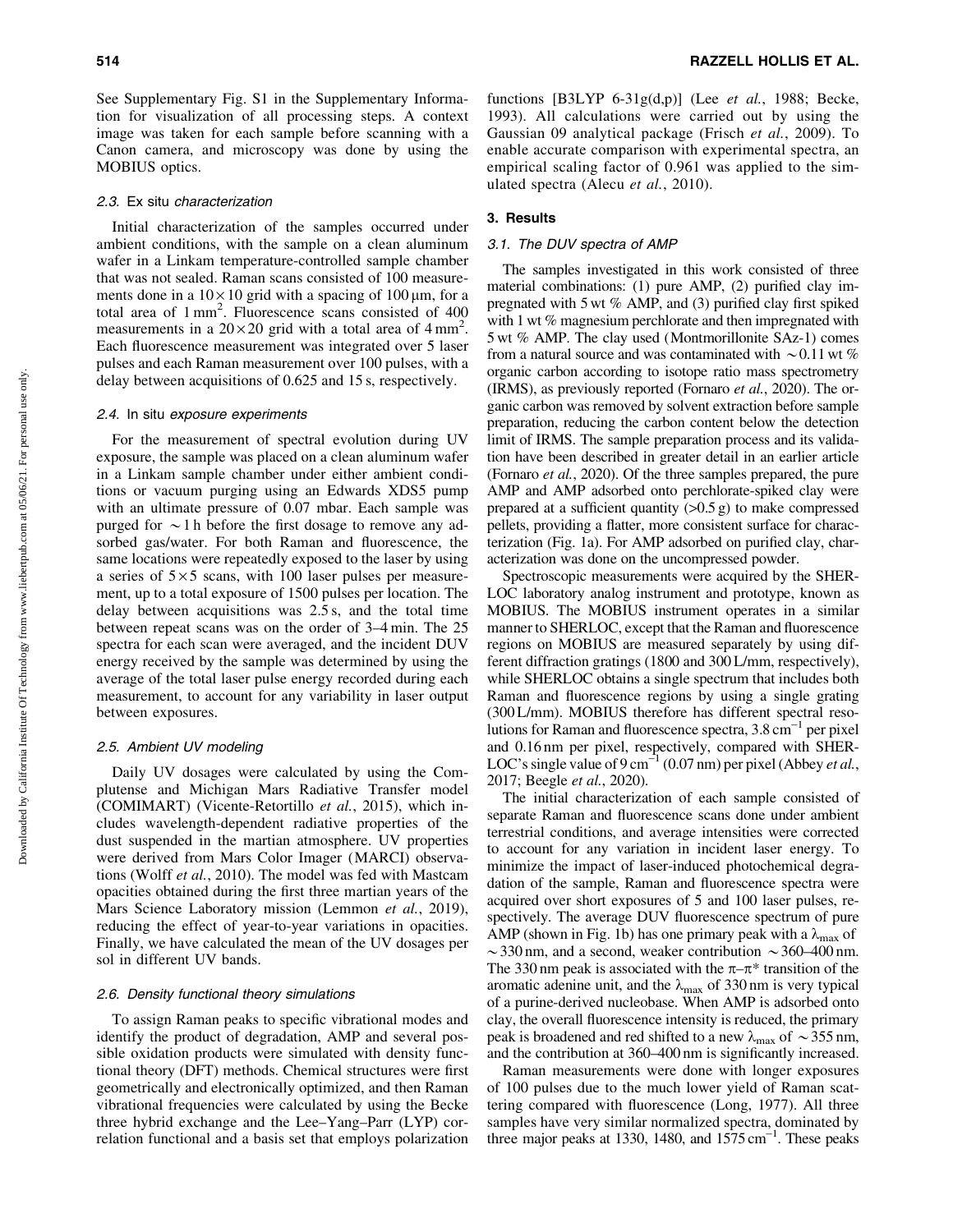

FIG. 1. (a) Photographs of the three samples investigated in this study, and their compositions by weight of the organic AMP, the clay mineral montmorillonite, and the perchlorate salt  $Mg(CO_4)_2$ . (b) The average DUV fluorescence spectrum of each sample measured *ex situ*, where \* indicates a secondary laser emission line, and pure montmorillonite is included as a reference. (c) The average DUV Raman spectrum of each sample, with major peaks 1, 2, and 3 assigned to vibrational modes of particular bonds/rings of AMPs aromatic adenine unit; inset: the same spectra, normalized to Peak 1. AMP, adenosine 5¢-monophosphate; DUV, deep-ultraviolet. Color graphics available online.

were assigned to specific vibrational modes of the adenine fused ring unit of AMP, based on DFT simulations of adenine and AMP (Supplementary Fig. S5) and vibrational assignments for adenine as reported in the literature (Toyama *et al.*, 1994). Peak 1, the dominant peak, is assigned to the N7 = C8 stretching mode coupled to the C8–H waggling mode; Peak 2 is assigned to a collective stretching mode of the fivemember imidazole ring; Peak 3 is assigned to a collective stretching mode of the six-member pyrimidine ring. The higher shift shoulder on Peak 3 corresponds to stretching of the C6– NH2 bond. Vibrational modes of the ribose occur across the  $1300-1500$  cm<sup>-1</sup> range, but could only be distinguished by a minor peak at  $\sim 1400 \text{ cm}^{-1}$  (between Peaks 1 and 2).

DFT simulations indicate that vibrational modes of the phosphate group should appear in the  $700-1000 \text{ cm}^{-1}$  range, but these were not distinguishable in the DUV Raman spectrum, which we ascribe in part to the selective enhancement of only those vibrations associated with the part of the molecule involved in light absorption (the chromophore), which in this case is the aromatic adenine unit. We do note that the spectrum of pure AMP between  $1000$  and  $1600 \text{ cm}^{-1}$  cannot be fully described by using only three peak functions (Supplementary Fig. S5), and therefore includes contributions from many minor vibrational modes. Beyond  $2000 \text{ cm}^{-1}$ , we observed a

set of second-order overtones of the major modes in the  $2600-3000$  cm<sup>-1</sup> range, and a minor peak at  $2330$  cm<sup>-1</sup> due to atmospheric  $N_2$  was visible in all spectra.

Some minor peaks in the mixed samples could be identified as contributions from the clay matrix, based on comparisons with the spectrum of purified clay: an Al–OH stretching mode at  $3615 \text{ cm}^{-1}$  and two minor  $SiO_4$  modes at  $1040 \text{ cm}^{-1}$  (narrow) and  $1105 \text{ cm}^{-1}$  (broad). Although the dominant vibrational mode of montmorillonite is reported to occur at  $\sim$  700 cm<sup>-1</sup> (Wang *et al.*, 2015), that peak could not be resolved in our spectra as it overlaps with a secondary laser emission line at  $690 \text{ cm}^{-1}$ . The contribution of clay to the overall spectrum was also reduced as clay is nonresonant with DUV excitation and is therefore its Raman scattering is orders of magnitude weaker than that of AMP.

Like many other evaporite minerals, perchlorate salts tend to have strong DUV Raman peaks assigned to vibrations of the oxyanion (Gu *et al.*, 2009; Abbey *et al.*, 2017; Razzell Hollis *et al.*, 2020a), which we were able to observe at 933 and  $1108 \text{ cm}^{-1}$  for a sample of pure Mg perchlorate (Supplementary Fig. S2). However, for the purified clay spiked with 1 wt % perchlorate these modes appeared very weak and overlapped with peaks from the clay (see Supplementary Fig. S3 for spectra).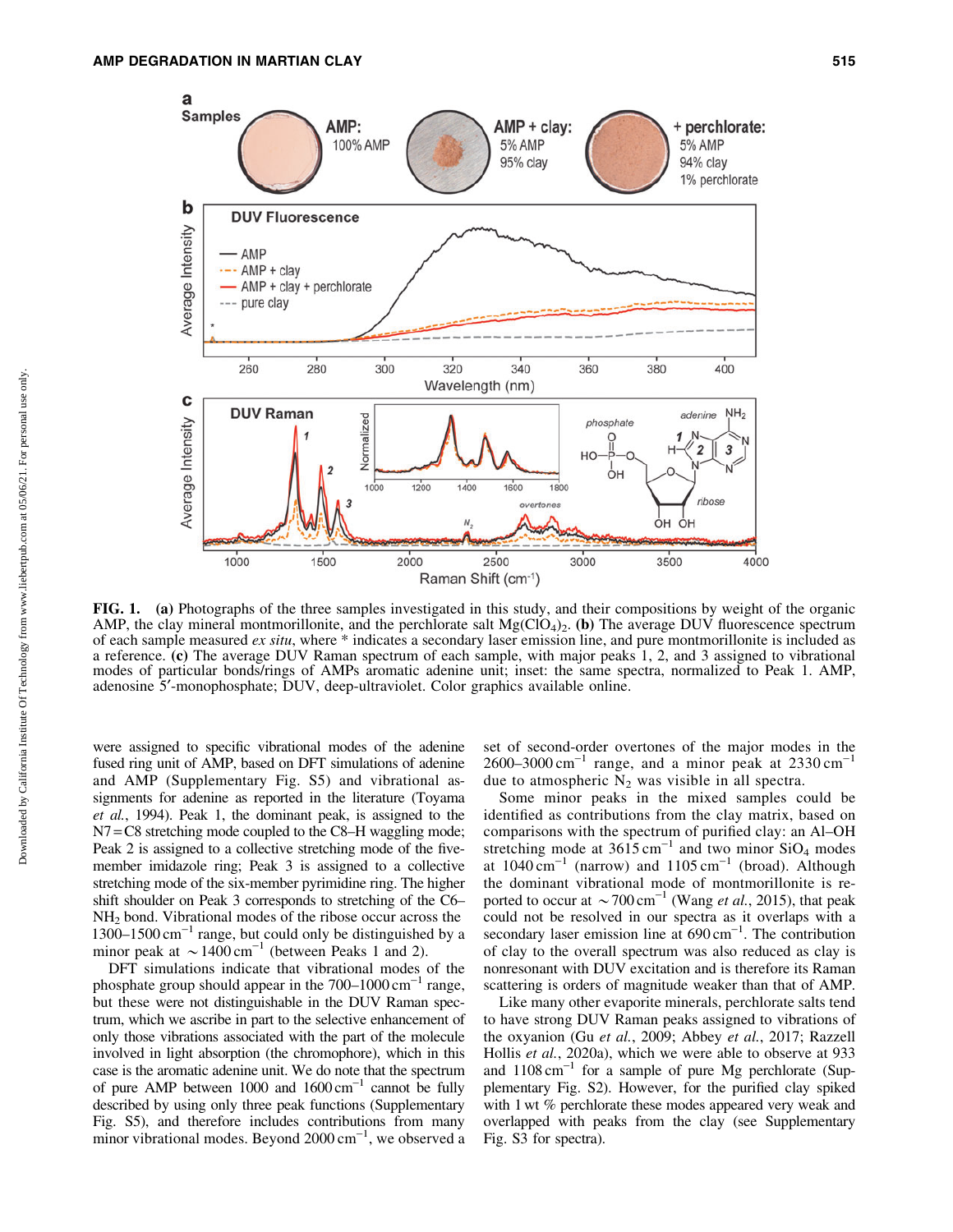

FIG. 2. (a) A photograph of the pure AMP sample showing visible discoloration where the surface was exposed to 1200 DUV laser pulses  $({\sim}91 \text{ J/cm}^2)$ . (b) A black and white close-up image of the exposed area, showing a  $5 \times 5$  grid of ellipses matching the shape of the MOBIUS laser spot. (c) A fluorescence map of the same area taken postexposure, colored based on spectral clustering using principal component analysis. (d) The average fluorescence spectrum for each cluster. Color graphics available online.

Prolonged exposure to the UV laser  $({\sim}1200)$  laser pulses per point) was found to cause a discoloration of the surface of the pure AMP sample (Fig. 2a). The region of discoloration precisely matched the parameters of the previous scan, forming a  $5 \times 5$  grid of elliptical spots spaced  $100 \,\mu m$  apart (Fig. 2b). A subsequent fluorescence scan (at 5 pulses per point) revealed a clear difference in fluorescence between exposed and unexposed areas, which was highlighted by principal component analysis (PCA) (Fig. 2c). PCA identified three clusters (see Supplementary Fig. S6 for further details), the average spectra of which are shown in Fig. 2d. The two clusters associated with the unexposed area had fluorescence spectra similar to those of pristine AMP (marked red and green in Fig. 2c), with slightly different intensities, while the third cluster (blue in Fig. 2c) was localized on the exposed area and showed significantly reduced intensity at  $\sim$ 330 nm and significantly increased intensity at >360 nm. No discoloration was observed for samples of AMP mixed with clay after 1200 pulses per point, but the discoloration was likely obscured by the color of the clay itself, and previously scanned areas could still be identified by PCA as a localized change in fluorescence (Supplementary Fig. S4).

#### 3.2. Laser dosage analysis

Because the MOBIUS laser profile has already been characterized in detail (Razzell Hollis *et al.*, 2020b), it was easy to determine the area that was exposed to the laser and therefore calculate the effective dosage received in terms of energy per unit area. The annular spot generated by the MOBIUS laser can be approximated as a Gaussian-blurred ellipse, whose parameters are summarized in Table 1. Using this model, we were able to estimate the effective area that was exposed to the beam by simulating the incident intensity distribution (Fig. 3a) at a resolution of  $0.1 \,\mu m$ . We chose to use the  $1/e^2$  definition for effective beam area, also known as  $D4\sigma$  for more conventional Gaussian profile lasers, where the beam area is the region where local intensity is  $>13.5\%$ of the maximum, which in our case represents an elliptical ring bounded by  $\pm 2\sigma$  (the dashed lines in Fig. 3a).

This region encompasses an area of  $3540 \mu m^2$  and  $95\%$  of the total incident intensity (Fig. 3b), such that for a single laser pulse of  $2.8 \mu J$  the effective beam area is subject to an average fluence (dosage) of  $0.76$  J/cm<sup>2</sup>. The exposures used to obtain the fluorescence and Raman spectra in Fig. 1 are therefore equivalent to dosages of 0.38 and 7.6 J/cm<sup>2</sup>, respectively, while the 1200 pulse exposure that produced the discoloration in Fig. 2 is equivalent to a dosage of 91 J/cm<sup>2</sup>.

SHERLOC uses a similar laser with an annular spot approximately double the size of MOBIUS, having an effective beam area of  $7640 \mu m^2$ . As the laser pulse energy is anticipated to be  $\sim 8 \mu$ J at the target at the start of mission, the effective dosage provided by the SHERLOC laser is estimated to be  $0.1$  J/cm<sup>2</sup> per pulse, compared with  $0.075$  J/cm<sup>2</sup> for MOBIUS. The initial operation of SHERLOC anticipates acquisition of a spectrum from each location of a scanned area by using either 5 laser pulses or 400 pulses, referred to as a survey scan and a detail scan, respectively. We estimate the dosage received by the sample to be  $0.5 \text{ J/cm}^2$  for a survey scan and  $40 \text{ J/cm}^2$  for a detail scan.

For the purposes of this article, we used radiative transfer modeling to predict the spectral dosage of UV irradiation that would be received per sol in Jezero Crater (Table 2). By focusing on the chemically damaging  $UVB + C$  range (200– 315 nm), the model predicts an average daily maximum of 7.9  $W/m<sup>2</sup>$  in Jezero Crater, which equates to an average dosage of  $20 \text{ J/cm}^2$  per sol. For validation purposes, the modeled value for the maximum total flux in Gale Crater was compared with the daily maximum flux measured by Rover Environmental Monitoring Station (REMS) after performing dust and angular response corrections (Vicente-

Table 1. Measured Parameters Summarizing the Shape and Intensity of the Annular Laser Spot, Approximated as a Gaussian-Blurred Ellipse Function, for the MOBIUS and SHERLOC Instruments (Beegle et al., 2020; Razzell Hollis et al., 2020a)

| Laser          | Maior        | <b>Minor</b> | Gaussian                | Effective       | Pulse           | Effective                    |
|----------------|--------------|--------------|-------------------------|-----------------|-----------------|------------------------------|
|                | diameter, µm | diameter, µm | blur $\sigma$ , $\mu$ m | area, $\mu m^2$ | energy, $\mu J$ | $dosa$ ge, J/cm <sup>2</sup> |
| <b>MOBIUS</b>  | 43.6         | 32.0         | 7.45                    | 3540            | 2.8             | 0.075                        |
| <b>SHERLOC</b> | 83.4         | 79.2         | 7.38                    | 7540            | 8.0             | 0.10                         |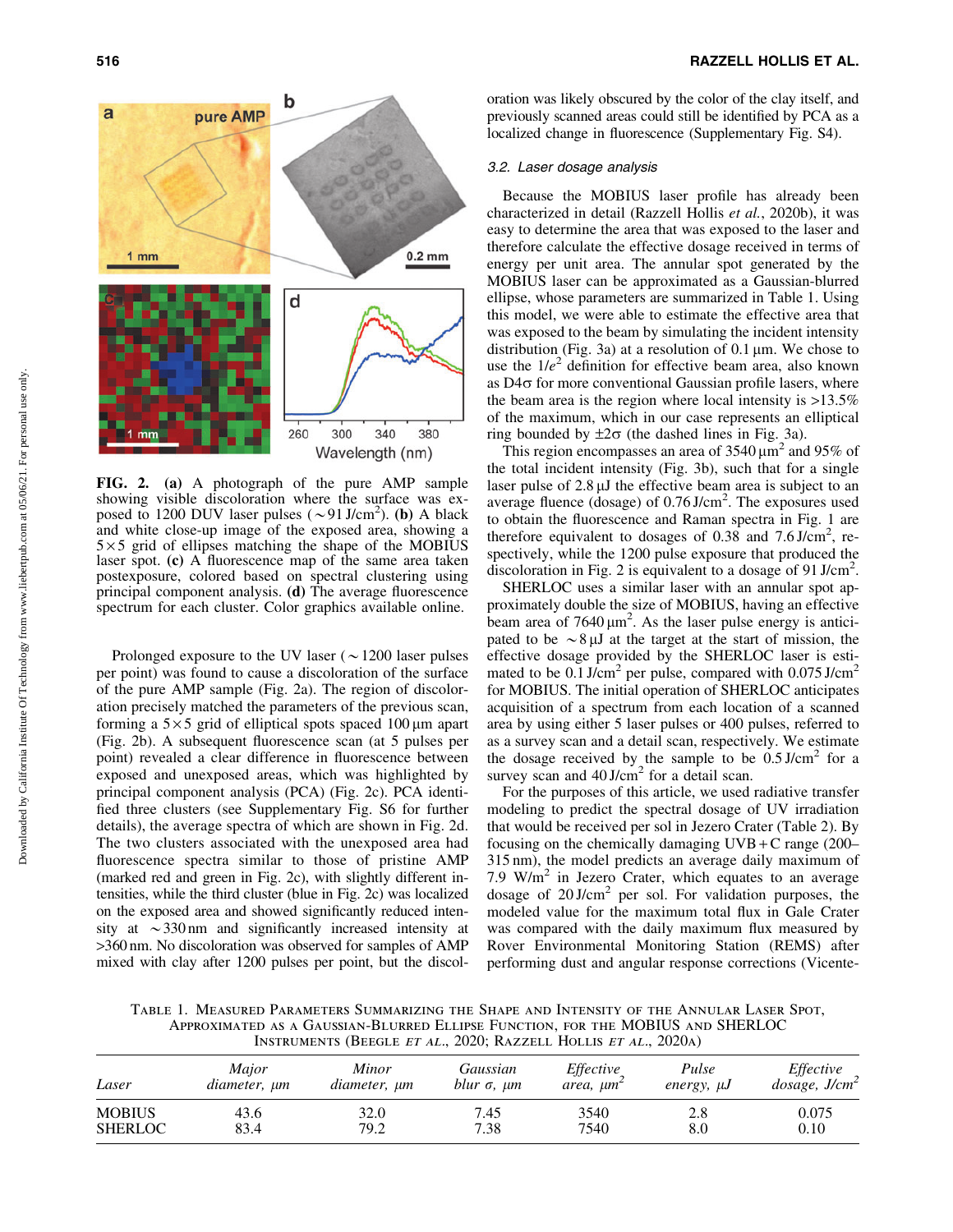FIG. 3. (a) The intensity distribution of the simulated MOBIUS laser spot at the focal plane, showing its annular shape. Dashed red lines indicate the inner and outer boundaries  $(\pm 2\sigma)$  that define the effective beam area. (b) A cross-section of the intensity distribution along the semimajor axis, showing the Gaussian distribution and that the effective beam area contains  $\sim 95\%$  of total intensity. Color graphics available online.



Retortillo *et al.*, 2020), which obtained a relative standard deviation of 7.5% in the ratios of the daily maxima. UV values are also similar to previous simulations (Cockell, 2000; Patel *et al.*, 2002; Schuerger *et al.*, 2006), with discrepancies caused by differences in modeling assumptions.

## 3.3. In situ degradation

To further investigate the photodegradation of AMP and identify how its Raman and fluorescence spectra evolve with cumulative exposure, we conducted a series of experiments of repeated, short scans, exposing the same area to the UV laser over and over again *in situ*. Each scan consisted of 25 points covering  $0.5 \times 0.5$  mm, exposing each point to 100 pulses each time (with a typical dosage of  $\sim$  7.6 J/cm<sup>2</sup>), up to a total of 1500 pulses (a cumulative dosage of  $\sim$  114 J/cm<sup>2</sup>). Each exposure was equivalent to  $\sim 0.38$  sols of ambient martian UV, up to a cumulative total of 5.7 sols, and the results for the experiments performed under terrestrial atmosphere at room temperature are shown in Fig. 4. For context, the broadband UV irradiation experiments that were conducted in a previous study of the same samples involved cumulative dosages from 1.4 to  $440$  J/cm<sup>2</sup> of UVB + C under nitrogen purging at room temperature, equivalent to 0.07–22 sols of ambient UV (Fornaro *et al.*, 2020).

Under ambient terrestrial conditions, the Raman spectrum of pure AMP demonstrated no apparent change over the course of the experiment, while the spectra of AMP adsorbed on clay developed new peaks at 1312, 1498, and  $1610 \text{ cm}^{-1}$  that strengthened with increasing UV exposure. These peaks appear to be paired with the original peaks 1, 2, and 3 of pristine AMP, suggesting that UV exposure alters the vibrational frequency of Peak 1 by  $-18 \text{ cm}^{-1}$ , Peak 2 by  $+22$  cm<sup>-1</sup>, and Peak 3 by  $+33$  cm<sup>-1</sup>. In terms of fluorescence (Fig. 4b), pure AMP showed a general decrease in fluorescence across the entire spectrum during exposure to UV, while AMP adsorbed on clay showed little change in fluorescence at  $\sim$ 330 nm but a significant increase in fluorescence  $>360$  nm.

We then repeated our *in situ* experiments under vacuum, first purging each sample for 1 h under vacuum to remove as much adsorbed oxygen/water as possible, to approximate the desiccated, anaerobic environment of the martian surface. Figure 5 demonstrates that each sample underwent similar spectral changes to those observed under terrestrial atmosphere, suggesting that AMP is being degraded in a similar manner under vacuum as in air. Pure AMP showed no apparent change in its normalized Raman spectrum but a decrease in overall fluorescence, while AMP adsorbed on clay exhibited the appearance of the same shifted Raman peaks and large increase in fluorescence at >360 nm.

Figure 6 illustrates how the fluorescence intensity at 330 and 400 nm evolves with cumulative exposure in air and under vacuum. For pure AMP, fluorescence intensity at 330 nm decreased rapidly upon UV exposure, reducing by 66% in air and 57% in vacuum by the end of the experiment (100 and 120 J/ cm<sup>2</sup>, respectively). Intensity at 400 nm increased slightly upon initial exposure  $(13-26 \text{ J/cm}^2)$ , by 2% in air and 22% in vacuum, but then decreased with further exposure, reducing by 51% and 24%, respectively, after  $120 \text{ J/cm}^2$ . The loss of fluorescence for pure AMP was much slower under vacuum purging, with a spectral half-life (the exposure needed to reduce the fluorescence intensity at 330 nm by half) of  $\sim$  76 J/cm<sup>2</sup> in vacuum, versus only  $\sim$ 36 J/cm<sup>2</sup> in air, equivalent to 3.8 and 1.8 sols of ambient UV, respectively.

For AMP adsorbed on purified clay, the intensity at 330 nm was relatively unaffected by prolonged exposure to the UV laser, increasing by 19% in air but remaining unchanged in vacuum. The intensity at 400 nm, which we associate with altered AMP\*, increased rapidly upon exposure

Table 2. The Average Mid-day Flux and Dosage per sol for Ambient Ultraviolet Irradiation Received IN JEZERO CRATER (LATITUDE: 18.38° N) AND GALE CRATER (4.95° S), USING THE COMIMART RADIATIVE TRANSFER MODEL (VICENTE-RETORTILLO ET AL., 2015)

|                            |                        | Jezero Crater         | Gale Crater           |                       |  |
|----------------------------|------------------------|-----------------------|-----------------------|-----------------------|--|
|                            | Dose per sol, $J/cm^2$ | Mid-day flux, $W/m^2$ | Dose per sol, $J/cm2$ | Mid-day flux, $W/m^2$ |  |
| UVA (315–400 nm)           | 62.8                   | 24.2                  | 65.6                  | 25.8                  |  |
| $UVB$ (280–315 nm)         | 15.3                   | 6.0                   | 16.0                  | 6.3                   |  |
| $UVC (200-280 \text{ nm})$ | 4.7                    | 1.9                   | 4.9                   | 2.0                   |  |
| $UVB+C$                    | <b>20.0</b>            | 7.9                   | 20.9                  | 8.3                   |  |
| Total UV                   | 82.8                   | 32.1                  | 86.5                  | 34.1                  |  |

UV = ultraviolet.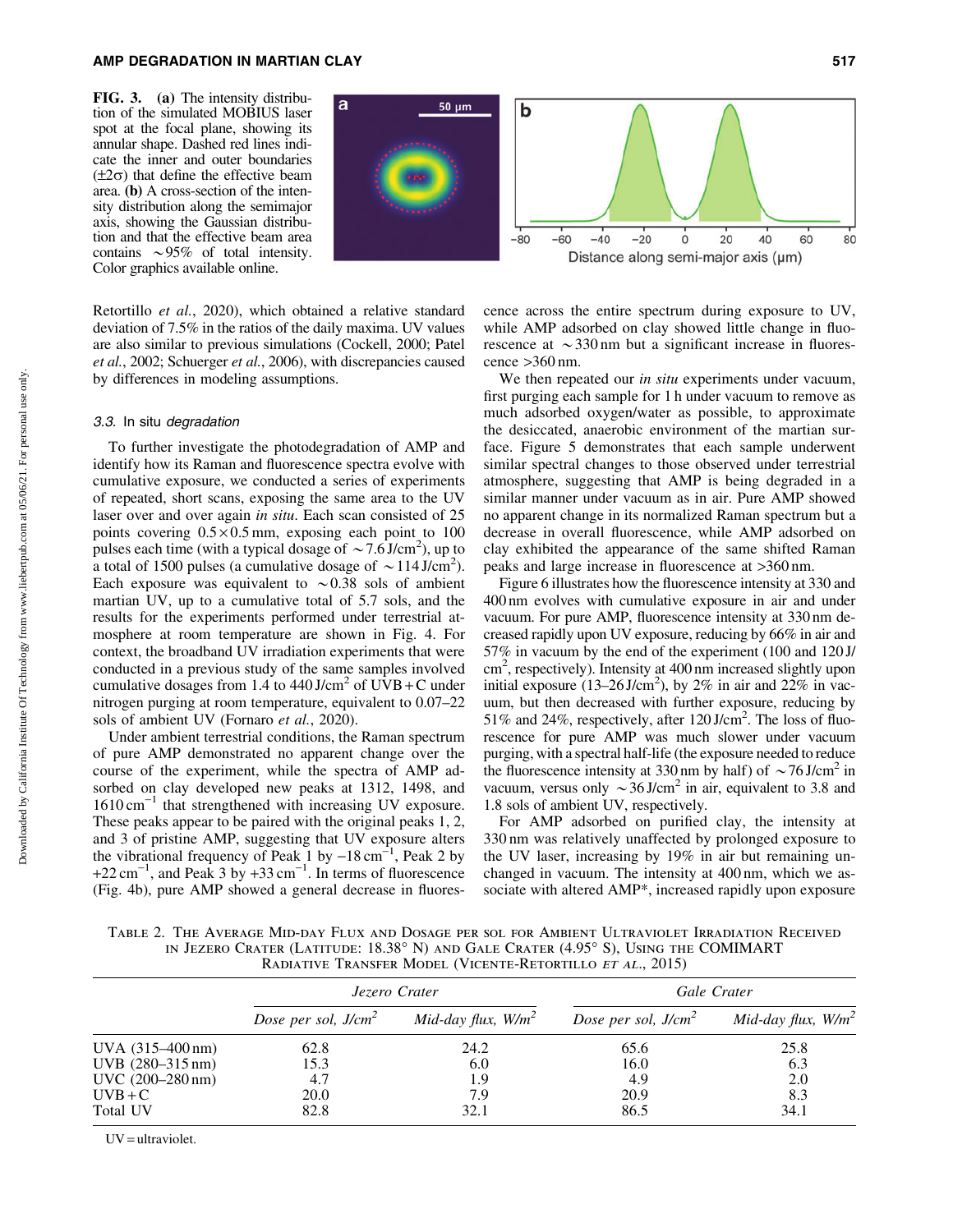

FIG. 4. The evolution of DUV Raman (a) and DUV fluorescence (b) spectra taken over repeated *in situ* exposures to the DUV laser under ambient terrestrial conditions, for samples of pure AMP, 5 wt % AMP adsorbed on clay, and 5 wt % AMP adsorbed on clay spiked with 1 wt % Mg perchlorate. Raman spectra are normalized to the maximum at  $\sim$  1330 cm<sup>-1</sup> ; fluorescence spectra are relative to the initial intensity at 400 nm. Color graphics available online.

to UV, and after 120 J/cm<sup>2</sup> of exposure in air it had reached 3.03 times its original intensity, versus 2.91 in vacuum. AMP adsorbed on perchlorate-spiked clay exhibited similar behavior: intensity at 330 nm increased by only 9% in air, versus 11% in vacuum, while intensity at 400 nm increased 3.35 times in air, versus 3.62 in vacuum. We note that in all four experiments done on AMP adsorbed onto clay (with and without perchlorate, in air and under vacuum) the fluorescence intensity at 400 nm had doubled after only  $30-35$  J/cm<sup>2</sup> of exposure, equivalent to  $\sim$  1.5 sols of ambient UV exposure.

#### 3.4. DFT simulations of oxidized intermediates

We attempted to use the vibrational changes observed in Raman to identify the altered molecule formed by the degradation of AMP adsorbed on clay. DFT simulations were done for several plausible structures of the altered molecule (see Supplementary Fig. S5 for more details) in the gas phase, and their theoretical Raman spectra were calculated. Although other studies on the UV degradation of adenosine phosphates have identified photolytic mechanisms where UV photons directly break bonds on the phosphate and ribose units (Ito and Saito, 1988; Schuerger *et al.*, 2008; Fornaro *et al.*, 2020), we are concerned with the alteration of the adenine unit as that is where we have observed vibrational

changes. The adenine unit has a strong UV absorption band, and when the absorption of UV light leads to a highly energetic electronically excited state localized on the aromatic rings, it may then react irreversibly with a nearby electron acceptor, for example,  $O_2$ , to produce an oxidized molecule (Razzell Hollis *et al.*, 2014).

Our results indicate that the altered AMP\* molecule retains its aromaticity, preserving its fluorescence and general Raman pattern, so we considered 10 plausible products where an oxidized group is formed without breaking the aromatic structure of the fused ring system: 5 isomers of hydroxyadenosine (where the adenine is modified by the formation of a C–OH group), 2 isomers of oxoadenosine (the formation of a  $C = O$  group), and 3 of hydrooxoadenosine (the formation of a  $\overline{C} = O$  group and an adjacent N–H). The 10 altered products and their structures are summarized in the Supplementary Fig. S5. We note that due to the nitrogen-rich nature of the adenine unit, all of these structures can be classed as either amides or imidic acids, and many are tautomers of each other, that is, readily capable of interconverting (Cysewski *et al.*, 1995).

We note that these structures do not provide any indication as to the origins of the additional oxygen atom, and due to the complexity of the samples it may be a combination of perchlorate,  $O_2$ ,  $H_2O$ , and the clay itself.



FIG. 5. The evolution of DUV Raman (a) and DUV fluorescence (b) spectra taken over repeated *in situ* exposures to the DUV laser under vacuum, for samples of pure AMP, 5 wt % AMP adsorbed on clay, and 5 wt % AMP adsorbed on clay spiked with 1 wt % Mg perchlorate. Raman spectra are normalized to the maximum at  $\sim 1330 \text{ cm}^{-1}$ ; fluorescence spectra are relative to the initial intensity at 400 nm. Color graphics available online.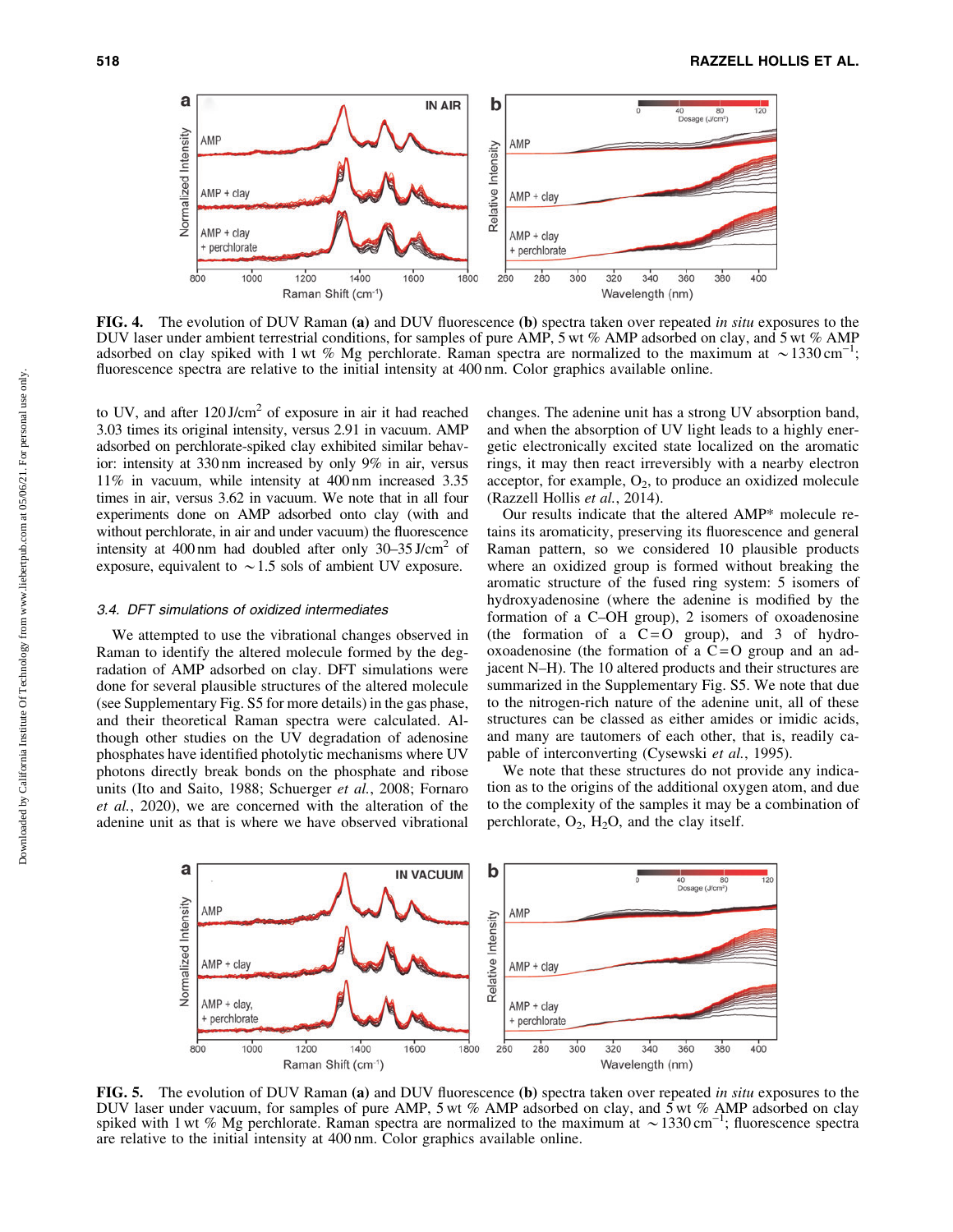FIG. 6. The evolution of fluorescence intensity at 330 nm (a, b) and at  $400 \text{ nm}$  (c, d) with cumulative UV exposure for samples of pure AMP, 5 wt % AMP adsorbed on clay, and 5 wt % AMP adsorbed on clay spiked with 1 wt % Mg perchlorate, obtained under either terrestrial atmosphere (a, c) or vacuum purging  $(b, d)$ . For each sample, intensities are expressed relative to the initial measurement. Dosages were converted to sols of martian ambient UV based on a modeled dosage of 20 J/cm<sup>2</sup> per sol in Jezero Crater. UV, ultraviolet. Color graphics available online.



## 4. Discussion

#### 4.1. The impact of clay on the DUV spectra of AMP

The chromophore of AMP is the aromatic adenine unit, which has a strong absorption band in the UV that coincides with our chosen excitation wavelength, leading to resonant enhancement of Raman scattering and efficient fluorescence. The major Raman peaks between  $1000$  and  $1800 \text{ cm}^{-1}$  are assigned to the various resonance-enhanced vibrational modes of the adenine unit, while peaks for vibrations localized on other nonresonant parts of the molecule (the ribose and phosphate units) are weak by comparison. In terms of fluorescence, the adenine unit has a dominant fluorescence peak associated with the  $\pi^*$ – $\pi$  transition of the adenine unit, with a  $\lambda_{\text{max}}$  of 330 nm that is typical of a purine-derived nucleobase.

When AMP was adsorbed onto clay, we observed some additional minor Raman peaks and an increase in relative fluorescence at longer wavelengths (>360 nm). The overall Raman signal contributed by the clay was much weaker than AMP despite the predominance of clay in the sample, as clay is nonresonant with DUV excitation and is therefore its Raman scattering is orders of magnitude weaker than that of AMP. The increased fluorescence >360 nm was at least partially attributed to the mineral component itself, as the montmorillonite clay used in this study has its own fluorescence maximum at  $\sim$  400 nm. This may be the result of trace organic contamination, as the sensitivity of MOBIUS means that even  $10^{-4}$  wt % of polyaromatic is still detectable (Bhartia *et al.*, 2015). Spiking the sample with 1 wt % perchlorate had no impact on either Raman or fluorescence spectra, suggesting that the contribution from the perchlorate was negligible.

When the DUV Raman spectra for the three samples were compared, we found that the position of Peak 1 shifted slightly when AMP was adsorbed on clay, from 1330 to  $1335 \text{ cm}^{-1}$ . This shift is comparable with the spectral binning of our instrument ( $\sim 3.8 \text{ cm}^{-1}$ ) and may just be an artifact of the measurement rather than conclusive vibrational evidence

of interaction between AMP and clay. Previous work has shown that the adsorption of AMP onto clay particles does cause vibrational changes observable in NIR measurements, but that the largest shifts in vibrational frequency were of modes assigned to the phosphate unit and the  $NH<sub>2</sub>$  group of adenine (Fornaro *et al.*, 2020). However, these modes could not be distinguished in the DUV Raman spectra of pure AMP nor AMP adsorbed onto clay, as the scattering from these vibrations is weak relative to the main peaks.

The negligible shift in frequency we observed for Peak 1 and the lack of change in position for Peaks 2 and 3 suggest that there is limited interaction between the adenine unit and the clay; for example, the adenine is not involved in any adsorption mechanism that would alter its electronic/vibrational properties. No modification of the clay peaks could be identified as a result of interaction with AMP, which was consistent with NIR measurements (Fornaro *et al.*, 2020). As with fluorescence, there was no change in the Raman spectrum of AMP as a result of the addition of 1 wt % perchlorate, suggesting that there is no meaningful interaction between AMP and perchlorate that would perturb the vibrational modes of AMP.

## 4.2. Impact of UV exposure

Although there was no significant shift in the positions of the Raman peaks of AMP as a result of interaction with clay, we did observe some variation in the shapes of the major peaks between pure AMP and AMP adsorbed onto clay: a shoulder appeared on Peak 3 at  $\sim 1610 \text{ cm}^{-1}$ , while Peaks 1 and 2 appeared to be more bimodal in nature. However, these spectral changes were more pronounced in regions that had experienced prolonged exposure to the UV laser, and will be described in detail later. The impact of UV exposure on these samples was first discovered as a visible discoloration on the surface of the pure AMP pellet that matched a previously scanned area, comprising a  $5 \times 5$  grid of elliptical spots whose size and shape were consistent with the annular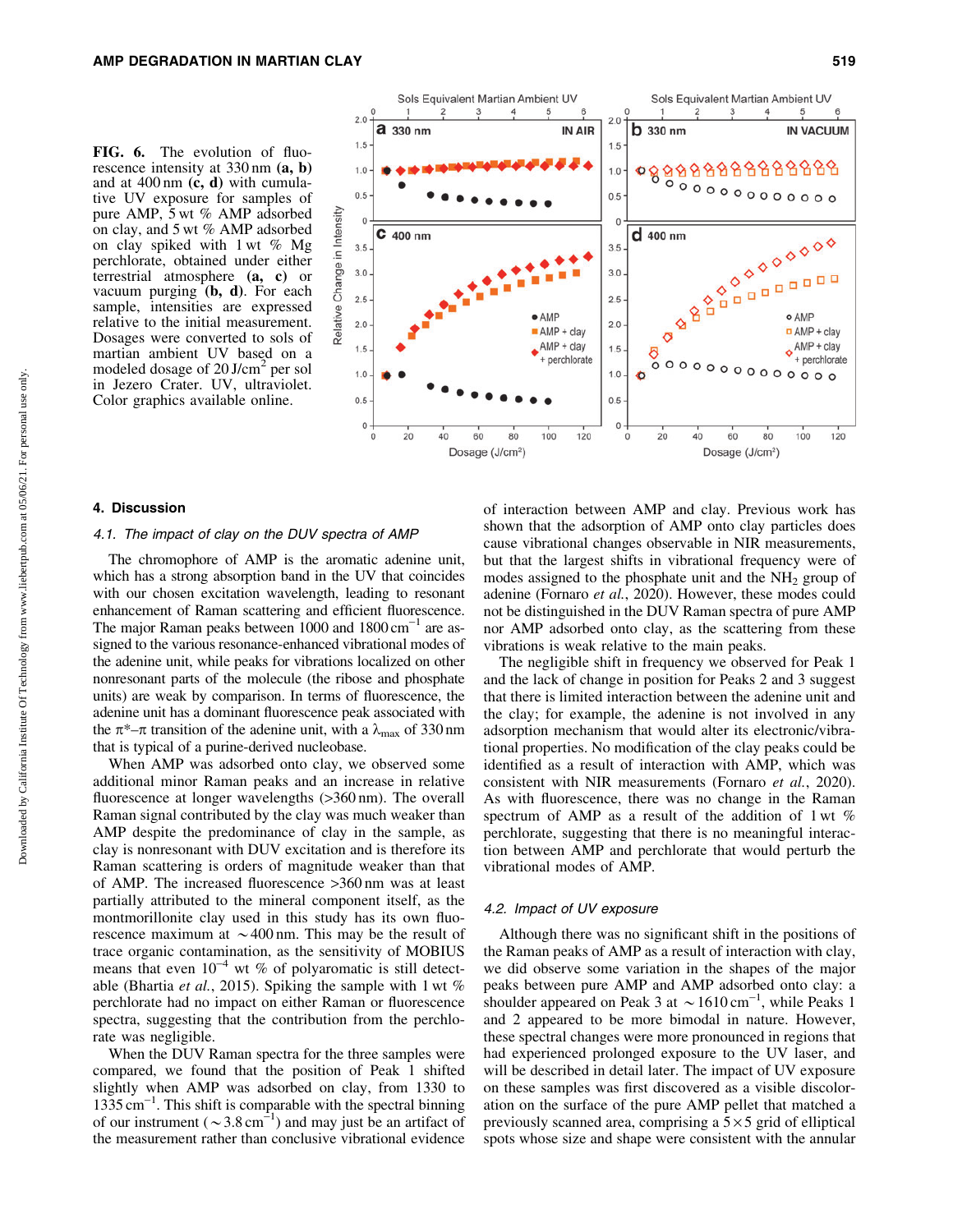laser profile of the MOBIUS and SHERLOC instruments that we have recently described in detail (Beegle *et al.,* 2020) (Razzell Hollis *et al.*, 2020b).

Using the effective beam area calculated from the measured spot parameters in Table 1, we estimated that the discoloration was caused by  $\sim$ 91 J/cm<sup>2</sup> of UV exposure. Based on the highly localized discoloration and altered fluorescence, it is clear that prolonged exposure to the DUV laser results in degradation of AMP through a photochemical reaction that must involve altering and/or breaking the chemical bonds of the fluorescent adenine unit, which changes its spectral signature.

To interpret these dosages in terms of exposure to ambient UV on the surface of Mars, we need to estimate how much damaging UV irradiation reaches the surface. The thin atmosphere of present-day Mars is much less effective at blocking UV than the atmosphere of Earth, particularly the higher energy UVB and UVC radiation (see Table 2 for wavelength ranges) that is more damaging to organic molecules and potential biosignatures such as DNA (Cockell, 2000).

The total UV flux that reaches the surface will vary depending on several factors, including time of year, time of day, latitude, cloud cover, and the optical depth of atmospheric dust, τ (Gómez-Elvira *et al.*, 2014). Multiple theoretical studies of the ambient UV environment on Mars have sought to address this, with two separate investigations predicting that at the equator, during the vernal equinox, the total UV flux at mid-day is  $\sim$  50 W/m<sup>2</sup> (Cockell, 2000; Patel *et al.*, 2002). Cockell (2000) estimated that chemically damaging UVB + C accounts for  $\sim$  13.2 W/m<sup>2</sup> of the total mid-day flux, and that at Mars' equator the surface receives a typical UVB + C dosage of  $36.1$  J/cm<sup>2</sup> per sol.

Although a sum UVB+UVC value does not account for any wavelength-dependent variation in the biological impact of UV radiation within this range, we note that the biological effect of martian UV on DNA damage has been reported to be relatively constant between 200 and 300 nm (Cockell, 2000). Measurements done in Gale Crater (latitude: 4.95° S) by Curiosity's REMS put the average mid-day UV flux at  $\sim$  20 W/m<sup>2</sup> over 100 sols between late southern winter and early spring (Gómez-Elvira *et al.*, 2014), but have since been corrected upward to account for dust coverage and other factors (Vicente-Retortillo *et al.*, 2020).

Based on the modeled intensities of ambient UV irradiation that would be received per sol in Jezero Crater (Table 2), *Perseverance* will encounter an average daily maximum of 7.9 W/m<sup>2</sup> of chemically damaging UVB + C (200–315 nm) in Jezero Crater, which equates to an average dosage of  $20$  J/cm<sup>2</sup> over 1 sol. This level of UV flux is more than sufficient to render bacteria nonviable in a matter of minutes, though individual biological molecules may survive longer (Schuerger *et al.*, 2003, 2006; Cockell *et al.*, 2005).

The initial fluorescence  $(0.38 \text{ J/cm}^2)$  and Raman measurements were equivalent to  $\sim 0.019$  and  $\sim 0.38$  sols of ambient UV irradiation, while the discoloration in Fig. 2 was caused by the equivalent of 4.6 sols of ambient, suggesting that any organic biosignatures revealed by *Perseverance'*s abrasion tool may be significantly affected by ambient UV exposure during surface operations. Similar studies on the degradation of organic material under martian ambient conditions have shown significant degradation over similar timescales of simulated martian ambient UV exposure, though the actual half-life of organic material is highly dependent on the organic in question as well as several other factors (Schuerger *et al.*, 2008; Fornaro *et al.*, 2013, 2018a; Poch *et al.*, 2015; dos Santos *et al.*, 2016; Ertem *et al.*, 2017). In Schuerger *et al.*'s, (2008) study of adenosine triphosphate, which shares an adenine chromophore with AMP and has a similar UV absorption coefficient, the authors measured the half-life dosage for degradation at  $118.3 \text{ J/cm}^2$ , which we can equate to  $\sim$  6 sols of ambient UVB+C.

The *in situ* experiments for each sample (Figs. 4 and 5) show that the presence of clay has a profound impact on how the spectral signature of AMP is altered by UV exposure. In terms of Raman, pure AMP demonstrated no apparent change in spectrum over the course of the experiment, while the samples of AMP adsorbed on clay developed new peaks that strengthened with increasing UV exposure and appear similar to the spectral changes initially observed for AMP when adsorbed onto clay in Fig. 1.

However, the original peaks do not shift monotonically to their new positions with increasing exposure, instead the new peaks appear as shoulders on the original peaks that gradually increase in intensity, indicating that we are observing two vibrationally distinct molecules that are changing in relative concentration as a result of UV exposure: pristine AMP and a photochemically altered compound with shifted vibrational frequencies, which we will refer to as AMP\*. As vacuum purging had no effect on the spectral changes induced by UV exposure in each sample, we can conclude that we are exploring the same degradation mechanisms under vacuum as in air.

It is clear from both Raman and fluorescence spectra that the presence of clay has a significant impact on the photochemical alteration of AMP induced by UV exposure. For pure AMP, the rapid loss of fluorescence across the spectrum indicates that the molecule's chromophore (the adenine unit) has been broken, for example, losing its aromaticity and therefore no longer able to absorb incident light and/or fluoresce. For AMP adsorbed onto clay, the increase in fluorescence at longer wavelengths ( $>360 \text{ nm}$ ) indicates that the chromophore's aromaticity is preserved.

However, the increased fluorescence at a different wavelength and the appearance of new Raman peaks suggest that the molecular structure of the chromophore has still been altered (*e.g.*, formation of AMP\*). This alteration must be localized on or near the adenine unit, to perturb its electronic and vibrational properties in a way that produces the observed shift in both fluorescence wavelength and vibrational frequencies. No changes were observed in the normalized Raman spectrum of pure AMP because once the chromophore is broken it ceases to absorb incident light and no longer meets the conditions for molecular resonance, therefore Raman scattering from any broken molecules will be several orders of magnitude weaker than that from any remaining molecules of pristine AMP (Long, 1977).

Vacuum purging had a marked impact on the extent of degradation for pure AMP (defined by the relative change in fluorescence in Fig. 6), suggesting that adsorbed molecules of ambient  $O_2$  and  $H_2O$  (which should be removed under vacuum) may play a key role in the alteration of pure AMP, likely acting as oxidizers for the photoexcited aromatic unit—as has been observed for other aromatic molecules in similar *in situ* studies (Razzell Hollis *et al.*, 2014). The fact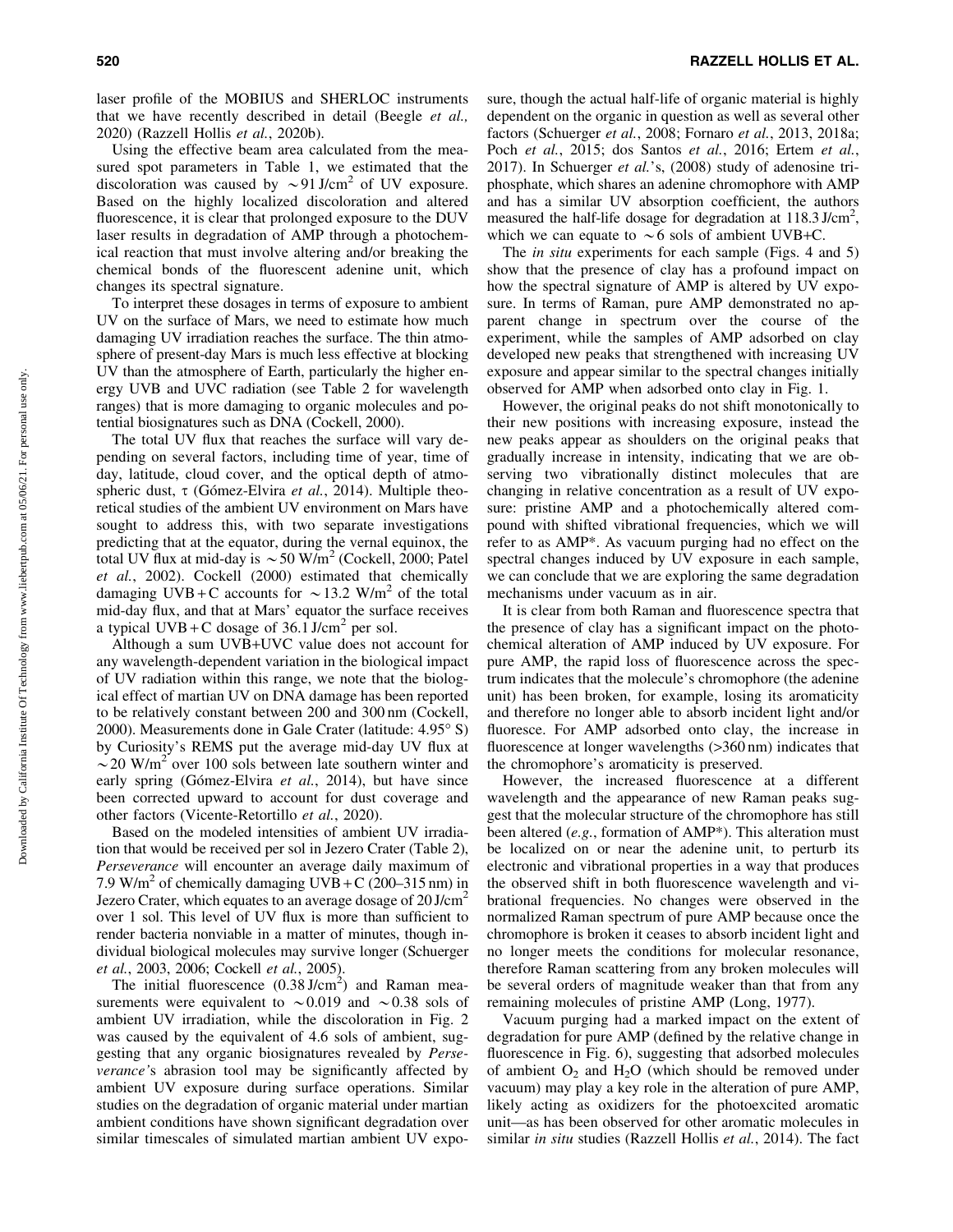that the alteration is not stopped entirely would therefore suggest that the pure AMP sample still has a significant population of adsorbed  $O_2$  and  $H_2O$  even after vacuum purging.

For AMP adsorbed onto clay, the extent of alteration (in terms of fluorescence at 400 nm) at a given UV dosage was similar whether the sample was in air or under vacuum, which suggests that vacuum purging has a minimal impact on the amount of available oxidizer in the clay samples. This may indicate that either (1) there is a large population of relatively nonlabile  $O_2$  and  $H_2O$  adsorbed within the clay that cannot be removed by vacuum, or (2) the clay itself is acting as an oxidizer for AMP in these samples. Both explanations have merit: phyllosilicates such as montmorillonite have large internal surface areas and are known to readily accept small molecules into their interlayer spacing, but there is also a known physicochemical interaction between AMP and the phyllosilicate that could instigate redox reactions (dos Santos *et al.*, 2016; Fornaro *et al.*, 2020).

The presence of perchlorate results in a larger increase in fluorescence at 400 nm, consistent with reports that perchlorate forms powerful oxidizers under UV illumination (Fornaro *et al.*, 2013; Wadsworth and Cockell, 2017). The impact of perchlorate on the extent of AMP alteration was greater under vacuum versus in air, which may indicate that adding 1 wt % perchlorate represents a larger increase in available oxidizer under vacuum. However, we cannot be certain how much alteration is the result of oxidation by perchlorate versus  $O_2$  and  $H_2O$  versus the clay itself.

#### 4.3. Mechanism of degradation

Of the plausible alteration products of AMP that we simulated with DFT, the predicted spectral changes for formation of 2-hydroxyadenosine were the most consistent with the experimentally observed changes for AMP\* (Fig. 7). The presence of the OH group at the second position of the pyrimidine ring does not break aromaticity of the adenine unit but does mildly perturb its electronic structure, resulting in altered bond lengths and shifted vibrational frequencies across the fused ring system, including the key modes we assigned to Peaks 1, 2, and 3.

The introduction of a new C–OH bond results in a new, Raman-active vibrational mode (Peak 4) involving both the rings and the C–O bond with a predicted frequency of  $\sim$  1350 cm<sup>-1</sup>, which we tentatively associate with increased

signal at  $\sim$  1425 cm<sup>-1</sup> based on similar assignments for 2-hydroxyadenosine in the literature (d'Amico *et al.*, 2015). For the oxoadenosines we simulated, the introduction of a carbonyl  $C = O$  group dramatically changed the distribution of electron density and bond lengths across the fused ring system, leading to a very different pattern of vibrational modes that exclude them as explanations for the observed photoproduct (Supplementary Fig. S5). Although we cannot ignore the possibility of other minor photo-oxidation mechanisms occurring at the same time, we can conclude that formation of 2-hydroxyadenosine is the best explanation available for the spectral changes we have observed when using DUV Raman spectroscopy.

Based on the intensity versus exposure curves plotted in Fig. 6, we propose that the UV-induced degradation of AMP (as observed by UV spectroscopy) follows a two-step degradation mechanism (illustrated in Fig. 7c). The first step is the minor alteration of AMP to an intermediate, hydroxy-AMP, which does not lose its aromaticity but exhibits new Raman peaks and increased fluorescence at 400 nm; the second step is a more extensive alteration that ends up breaking the aromatic rings, suppressing both fluorescence and resonant Raman scattering.

In pure AMP, both steps are apparent: a brief initial increase in fluorescence at 400 nm as AMP starts being converted to hydroxy-AMP, followed by a decrease in general fluorescence as the hydroxy-AMP is altered further. The greater buildup of fluorescence for pure AMP under vacuum versus in air (black circles in Fig. 6d vs. 6c) can be explained as a direct result of the second step being slower under vacuum for pure AMP, as evidenced by the longer spectral half-life.

For AMP adsorbed on clay, the first step is very apparent in the monotonic increase in fluorescence and the rapid development of new Raman modes due to formation of hydroxy-AMP, while the second step (the breakdown and loss of aromaticity) does not occur at all; no subsequent decrease in fluorescence apparent over the range of dosages we have explored.

It appears that the hydroxy-AMP intermediate is stabilized in the presence of clay such that it does not degrade any further. Additional experiments are needed to determine whether the second step of degradation is completely inhibited by the presence of clay or merely slowed—the latter would still present a challenge for the preservation of biosignatures over geological timescales on the martian surface.



FIG. 7. (a) The theoretical Raman spectra of adenine and 2-hydroxyadenine, showing the change in major modes as a result of hydroxylation. (b) The evolution in Raman spectrum with cumulative UV exposure for AMP adsorbed on clay spiked with 1 wt % Mg perchlorate. (c) A scheme of the proposed photodegradation process, showing the initial formation of 2 hydroxyadenosine, and subsequent loss of aromaticity if exposed further in the absence of clay. Color graphics available online.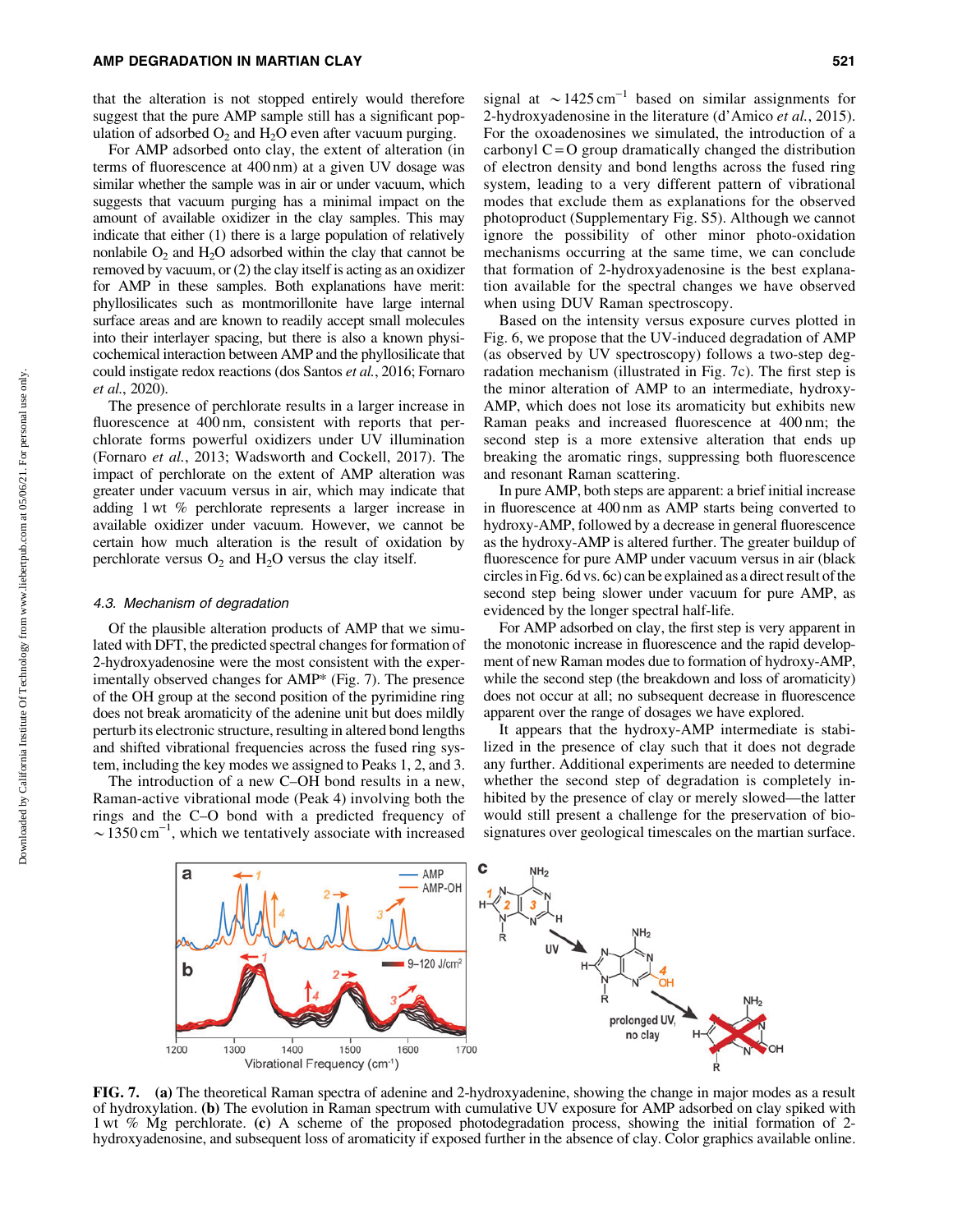Our conclusions are consistent with another UV Raman study that investigated oxidative damage to the nucleobases of DNA, which also found that oxidation of adenosine leads to the formation of 2-hydroxyadenosine (D'Amico *et al.*, 2015). It is worth noting that we cannot be sure that degradation explores a single mechanism, or various mechanistic pathways occur. However, our technique is simply more sensitive to the products of certain mechanisms (*e.g.*, alterations of the resonant aromatic unit) and less sensitive to mechanisms that may instead alter the ribose or phosphate units of AMP. Similarly, the techniques used in other studies, such as mass spectrometry, IR spectroscopy, and chromatography, are simply more sensitive and/or selective for other products, such as small molecule fragments generated by photolysis, for example, breaking of the ribose–phosphate bond (Ito and Saito, 1988; Schuerger *et al.*, 2008; Fornaro *et al.*, 2020).

The difference in selectivity between techniques demonstrates the utility of analysis through multiple techniques, as what is undetectable to one instrument may be easily measured by another, and hence emphasizes the importance of sending novel instruments to Mars that complement more established techniques (*e.g.*, pyrolytic mass spectrometry) in the search for biosignatures.

While preservation of a detectable spectral signature is obviously preferential to its loss, our results suggest that SHERLOC's ability to identify pristine organic material may be quickly compromised by ambient UV exposure even for biosignatures preserved in clay, as both the Raman and fluorescence spectra of AMP adsorbed in clay show significant evidence of hydroxylation after only 1 sol ( $\sim 20$  J/cm<sup>2</sup>) of exposure. This has clear implications for surface operations during the *Mars 2020* mission, as there may be a delay of  $\sim$  1 sol between abrasion of a targeted surface and detailed characterization by SHERLOC and other proximity science instruments, during which any organic material may start to degrade if exposed directly to incoming solar radiation.

This delay is necessary to ensure that there is time for the downlink of decisional data and imagery of the abraded area, assessment by the *Mars 2020* operations team, and planning of proximity science activities, and so it may be necessary to adapt surface operations to reduce ambient UV damage to the abraded area by, for example, using the turret assembly to shade it from direct sunlight. We must also acknowledge that the anticipated parameters for SHERLOC survey and detail scans equate to exposures of 0.025 and 2.0 sols worth of ambient UV. As such, care must also be taken when planning SHERLOC operations to avoid overexposure of the sample at the risk of damaging any organic material present.

## 5. Conclusions

In this study, we investigated how a plausible biosignature, the biologically significant molecule AMP adsorbed on montmorillonite clay, would be probed by DUV Raman and fluorescence spectroscopy using the SHERLOC instrument during NASAs upcoming *Mars 2020* mission, and how the observed spectral signature is affected by the presence of Mars-analog clay and perchlorate salt. We found that the DUV spectra of AMP did not change upon adsorption on clay, which suggests that the adenine unit is not involved in organic–mineral interactions and implies that, for certain organic molecules at least, accounting for interactions with the mineral matrix may not be necessary when identifying organics by their spectra. The presence of 1 wt % Mg perchlorate salt in the sample also had little impact on the Raman and fluorescence spectra of AMP, and the only spectral changes observed were found to be a result of exposure to the UV laser.

Using repeated exposures to the UV laser (at 248 nm), we studied the photodegradation of AMP under UV irradiation in terms of alterations to its DUV spectra, finding that AMP exhibits very different spectral changes depending on whether it is adsorbed on clay. Pure AMP showed no apparent change in Raman but a general loss of fluorescence, consistent with breaking of the aromatic rings of adenine, and we found that it was much slower in vacuum, suggesting that ambient  $O_2$  and  $H_2O$  are the dominant oxidizers present in pure AMP. However, AMP in clay exhibited new Raman peaks and increased fluorescence at 400 nm, consistent with a minor change in chemical structure that preserves the aromatic rings rather than breaking them, and we found the extent of degradation was relatively independent of vacuum, which may suggest that either significant  $O_2$  and  $H_2O$  remain trapped in the clay, or the clay itself is acting as the oxidizer.

To explain the new Raman peaks that appear during photoalteration in the presence of clay, we simulated several possible oxidation products using DFT, finding that the best match was 2-hydroxyadenosine. We propose that the dominant degradation pathway of AMP in these samples is a two-step process: first forming a 2-hydroxyadenosine intermediate, which is followed by more extensive oxidation that result in ring breaking and loss of fluorescence, and that clay inhibits the second step of that reaction, preserving the chromophore and fluorescence signal.

Our results are consistent with other reports that smectite clays such as montmorillonite can act to preserve organic compounds against extensive UV-induced degradation, and that clays should be considered high-value targets in the search for preserved biosignatures on Mars (Scappini *et al.*, 2004; Poch *et al.*, 2015; dos Santos *et al.*, 2016; Ertem *et al.*, 2017). However, it is worth noting that clay does not appear to preserve AMP perfectly, and that some alteration (*i.e.*, hydroxylation) is still observed even after relatively short exposures.

By using a modeled dosage of 20 J/cm2 ambient UV-B+UVC per sol in Jezero Crater, our experiments represent the first 6 sols of ambient UV exposure for a freshly abraded surface target, and thus demonstrate that  $\sim$  1 sol is sufficient to have a detectable impact on the DUV spectra of AMP. We believe that it may be necessary to position the rover's robotic arm, so that the 75 cm diameter turret shields the abraded target from direct sunlight, to minimize subsequent UV irradiation and ensure pristine material is preserved long enough for characterization by SHERLOC and/or sample caching for eventual return to Earth. We estimate that the DUV laser exposure during a SHERLOC detail scan may be sufficient to damage certain organics present within the target. This is an important consideration when selecting targets for SHERLOC activities, especially when sample caching is a priority.

#### Acknowledgments

The work described in this article was carried out at the Jet Propulsion Laboratory, California Institute of Technology, under a contract with the National Aeronautics and Space Administration.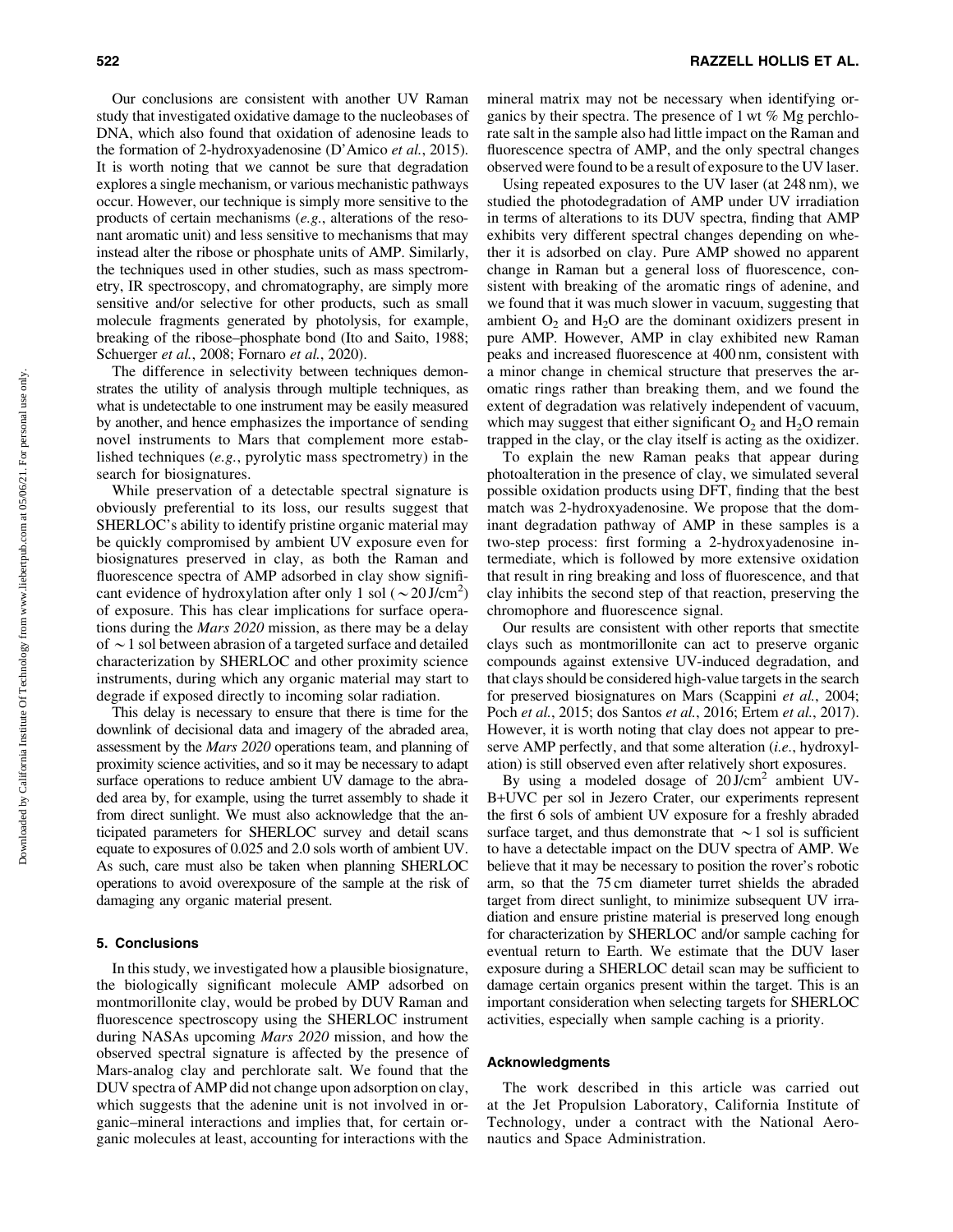#### Author Disclosure Statement

No competing financial interests exist.

#### Funding Information

This work was funded by a NASA Postdoctoral Program Fellowship awarded to Joseph Razzell Hollis, administered by the Universities Space Research Association on behalf of NASA, and Teresa Fornaro was supported by the Geophysical Laboratory of the Carnegie Institution of Washington and the Italian Space Agency (ASI) grant agreement Exo-Mars number 2017-48-H.0. William Rapin was funded by an MSL-Curiosity Participating Scientist grant to Bethany Ehlmann. © 2019. California Institute of Technology; government sponsorship acknowledged.

## Supplementary Material

Supplementary Figure S1

- Supplementary Figure S2
- Supplementary Figure S3
- Supplementary Figure S4
- Supplementary Figure S5
- Supplementary Figure S6

## **References**

- Abbey WJ, Bhartia R, Beegle LW, *et al.* (2017) Deep UV Raman spectroscopy for planetary exploration: the search for in situ organics. *Icarus* 290:201–214.
- Alecu IM, Zheng J, Zhao Y, *et al.* (2010) Computational thermochemistry: scale factor databases and scale factors for vibrational frequencies obtained from electronic model chemistries. *J Chem Theory Comput* 6:2872–2887.
- Asher SA. (1984) Ultraviolet resonance Raman spectrometry for detection and speciation of trace polycyclic aromatic hydrocarbons. *Anal Chem* 56:720–724.
- Beaty DW, Grady MM, McSween HY, *et al.* (2019) The potential science and engineering value of samples delivered to Earth by Mars sample return: International MSR Objectives and Samples Team (iMOST). *Meteorit Planet Sci* 54:S3–S152.
- Becke AD. (1993) Density-functional thermochemistry. III. The role of exact exchange. *J Chem Phys* 98:5648–5652.
- Beegle L, Bhartia R, White M, *et al.* (2015) SHERLOC: scanning habitable environments with Raman & luminescence for organics & chemicals. In *IEEE Aerospace Conference Proceedings*. doi: 10.1109/AERO.2015.7119105
- Beegle LW, Bhartia R, DeFlores L, Abbey W, Miller E, Bailey Z, *et al.* (2020) THE SHERLOC INVESTIGATION ON THE MARS 2020 ROVER, in 51st Lunar and Planetary Science Conference, Abstract 2081.
- Benner SA, Devine KG, Matveeva LN, and Powell DH. (2000) The missing organic molecules on Mars. *Proc Natl Acad Sci* USA. 97:2425–2430.
- Bhartia R, Hug WF, Salas EC, *et al.* (2008) Classification of organic and biological materials with deep ultraviolet excitation. *Appl Spectrosc* 62:1070–1077.
- Bhartia R, Hug W, Reid R, *et al.* (2015) Explosives detection and analysis by fusing deep ultraviolet native fluorescence and resonance Raman spectroscopy. In *Laser-Based Optical Detection of Explosives Devices, Circuits, and Systems.* CRC Press, pp 67–98.
- Carrier BL. (2017) Next steps forward in understanding martian surface and subsurface chemistry. *J Geophys Res Planets* 122:1951–1953.
- Carrier BL, Abbey WJ, Beegle LW, *et al.* (2019) Attenuation of ultraviolet radiation in rocks and minerals: implications for Mars science. *J Geophys Res Planets* 124:2599–2612.
- Chen Y, Shaked D, and Banin A. (1979) The role of structural Iron(III) in the UV absorption by smectites. *Clay Miner* 14: 93–102.
- Cockell C. (2000) The ultraviolet environment of Mars: biological implications past, present, and future. *Icarus* 146:343– 359.
- Cockell CS, Scheurger AC, Billi D, *et al.* (2005) Effects of a simulated martian UV flux on the cyanobacterium, *Chroococcidiopsis* sp. 029. *Astrobiology* 5:127–140.
- Cysewski P, Jeziorek D, Olinski R, *et al.* (1995) Ab initio studies on the structure and properties of the hydroxylradical-modified adenine derivatives in different tautomeric forms. *J Phys Chem* 99:9702–9708.
- D'Amico F, Cammisuli F, Addobbati R, *et al.* (2015) Oxidative damage in DNA bases revealed by UV resonant Raman spectroscopy. *Analyst* 140:1477–1485.
- dos Santos R, Patel M, Cuadros J, *et al.* (2016) Influence of mineralogy on the preservation of amino acids under simulated Mars conditions. *Icarus* 277:342–353.
- Eigenbrode JL, Summons RE, Steele A, *et al.* (2018) Organic matter preserved in 3-billion-year-old mudstones at Gale crater, Mars. *Science* 360:1096–1101.
- Ertem G, Ertem M, McKay C, *et al.* (2017) Shielding biomolecules from effects of radiation by Mars analogue minerals and soils. *Int J Astrobiol* 16:280–285.
- Fornaro T, Brucato JR, Pace E, *et al.* (2013) Infrared spectral investigations of UV irradiated nucleobases adsorbed on mineral surfaces. *Icarus* 226:1068–1085.
- Fornaro T, Boosman A, Brucato JR, *et al.* (2018a) UV irradiation of biomarkers adsorbed on minerals under martian-like conditions: hints for life detection on Mars. *Icarus* 313:38–60.
- Fornaro T, Steele A, and Brucato J. (2018b) Catalytic/protective properties of martian minerals and implications for possible origin of life on Mars. *Life* 8:56.
- Fornaro T, Brucato JR, Poggiali G, *et al.* (2020) UV irradiation and near infrared characterization of laboratory Mars soil analog samples: the case of phthalic acid, adenosine 5¢-monophosphate, L-glutamic acid and L-phenylalanine adsorbed onto the clay mineral montmorillonite in the presence of magnesium perchlorate. *Front Astron Space Sci* 7:539289, doi: 10.20944/preprints202003.0172.v1.
- Freissinet C, Glavin DP, Mahaffy PR, *et al.* (2015) Organic molecules in the Sheepbed Mudstone, Gale Crater, Mars*. J Geophys Res Planets* 120:495–514.
- Frisch MJ, Trucks GW, Schlegel HB, *et al.* (2009) Gaussian 09, Revision A.1.
- Glavin DP, Freissinet C, Miller KE, Eigenbrode JL, Brunner AE, Buch A, Sutter B, Archer PD, Atreya SK, Brinckerhoff WB, *et al*. (2013) Evidence for Perchlorates and the Origin of Chlorinated Hydrocarbons Detected by SAM at the Rocknest Aeolian Deposit in Gale Crater. *J Geophys Res Planets* 118: 1955–1973.
- Gómez-Elvira J, Armiens C, Carrasco I, et al. (2014) Curiosity's rover environmental monitoring station: overview of the first 100 sols. *J Geophys Res Planets* 119:1680–1688.
- Goudge TA, Mustard JF, Head JW, *et al.* (2015) Assessing the mineralogy of the watershed and fan deposits of the Jezero Crater paleolake system, Mars. *J Geophys Res Planets* 120:775–808.
- Gu B, Ruan C, and Wang W. (2009) Perchlorate detection at nanomolar concentrations by surface-enhanced Raman scattering. *Appl Spectrosc* 63:98–102.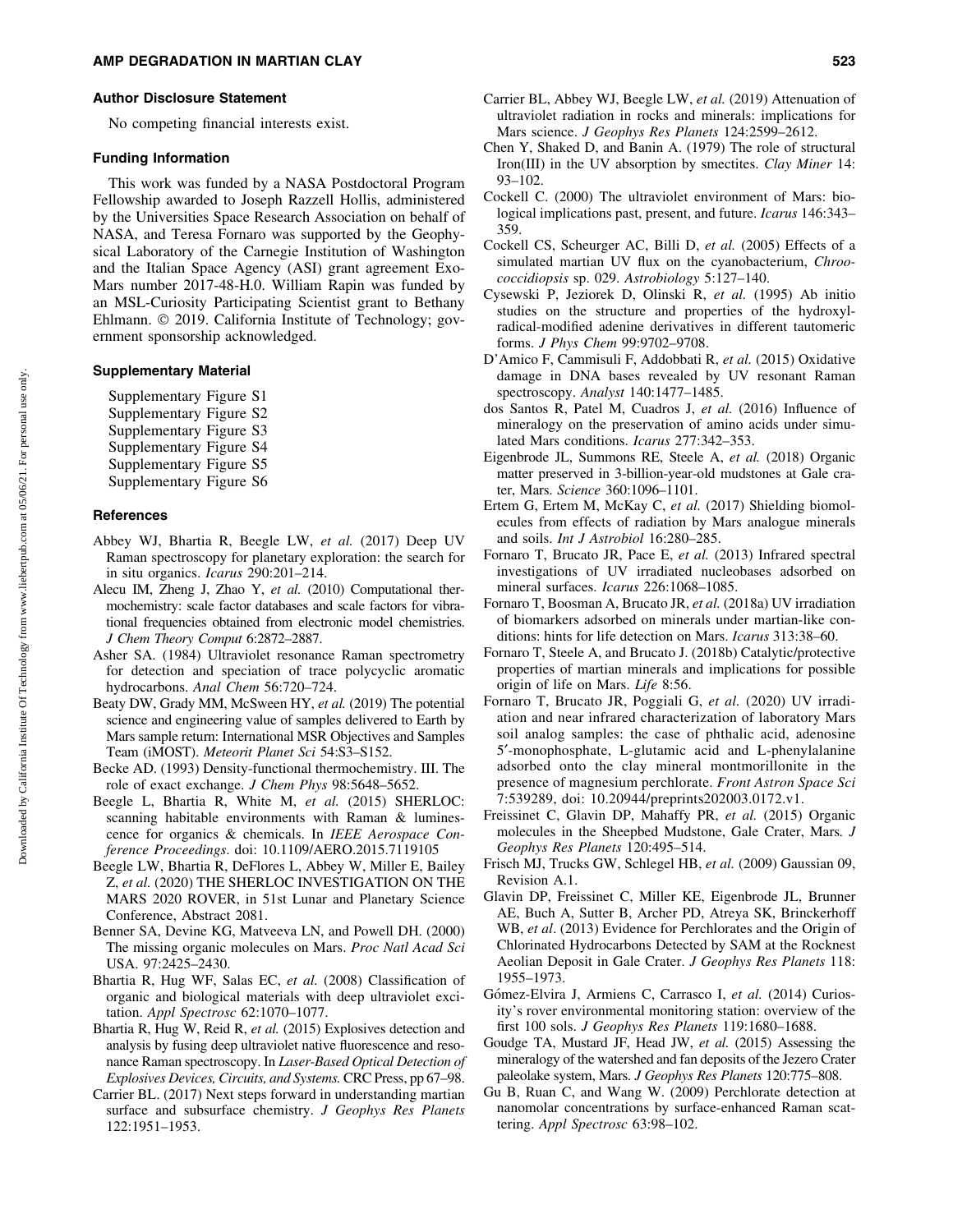- Hays LE, Graham HV, Des Marais DJ, *et al.* (2017) Biosignature preservation and detection in Mars analog environments. *Astrobiology* 17:363–400.
- Hecht MH, Kounaves SP, Quinn RC, *et al.* (2009) Detection of perchlorate and the soluble chemistry of martian soil at the Phoenix Lander site. *Science* 325:64–67.
- Horgan BHN, Anderson RB, Dromart G, *et al.* (2020) The mineral diversity of Jezero crater: evidence for possible lacustrine carbonates on Mars. *Icarus* 339:113526.
- Ito T and Saito M. (1988) Degradation of oligonucleotides by vacuum-UV radiation in solid: roles of the phosphate group and bases. *Photochem Photobiol* 48:567–572.
- Jones E, Oliphant E, Peterson P, *et al.* (2001). SciPy: Open Source Scientific Tools for Python. Available at: [http://](http://www.scipy.org/) [www.scipy.org/.](http://www.scipy.org/) (Accessed 20 July 2018).
- Kounaves SP, Chaniotakis NA, Chevrier VF, *et al.* (2014) Identification of the perchlorate parent salts at the Phoenix Mars landing site and possible implications. *Icarus* 232:226–231.
- Laurent B, Cousins CR, Pereira MFC, and Martins Z. (2019) Effects of UV-organic interaction and Martian conditions on the survivability of organics. *Icarus* 323:33–39.
- Lee C, Yang W, and Parr RG. (1988) Development of the Colle-Salvetti correlation-energy formula into a functional of the electron density. *Phys Rev B* 37:785–789.
- Lemmon MT, Guzewich SD, McConnochie T, *et al.* (2019) Large dust aerosol sizes seen during the 2018 martian global dust event by the Curiosity rover. *Geophys Res Lett* 46:9448–9456.
- Long DA. (1977) *Raman Spectroscopy*. London: McGraw Hill.
- Mancinelli RL and Klovstad M. (2000) Martian soil and UV radiation: microbial viability assessment on spacecraft surfaces. *Planet Space Sci* 48:1093–1097.
- Marschall M, Dulai S, and Kereszturi A. (2012) Migrating and UV screening subsurface zone on Mars as target for the analysis of photosynthetic life and astrobiology. *Planet Space Sci* 72:146–153.
- Martin PE, Ehlmann BL, Thomas NH, *et al.* (2020) Studies of a lacustrine-volcanic Mars analog field site with Mars-2020 like instruments. *Earth Space Sci* 7:1–28.
- Moores JE and Schuerger AC. (2012) UV degradation of accreted organics on Mars: IDP longevity, surface reservoir of organics, and relevance to the detection of methane in the atmosphere. *J Geophys Res E Planets* 117:1–14.
- Muñoz Caro GM, Mateo-Martí E, and Martínez-Frías J. (2006) Near-UV transmittance of basalt dust as an analog of the martian regolith: implications for sensor calibration and astrobiology. *Sensors* 6:688–696.
- Navarro-González R, Vargas E, de la Rosa J, Raga AC, and McKay CP. (2010) Reanalysis of the Viking results suggests perchlorate and organics at midlatitudes on Mars. *J Geophys Res* 115:E12010.
- Newville M, Stensitzki T, Allen DB, and Ingargiola A. (2014) LMFIT: Non-Linear Least-Square Minimization and Curve-Fitting for Python. Available at: [https://lmfit.gith ub.io/lmfit](https://lmfit.gith ub.io/lmfit-py/index.html)[py/index.html.](https://lmfit.gith ub.io/lmfit-py/index.html) (Accessed 10 March 2018).
- Patel MR, Zarnecki JC, and Catling DC. (2002) Ultraviolet radiation on the surface of Mars and the Beagle 2 UV sensor. *Planet Space Sci* 50:915–927.
- Poch O, Jaber M, Stalport F, *et al.* (2015) Effect of nontronite smectite clay on the chemical evolution of several organic molecules under simulated martian surface ultraviolet radiation conditions. *Astrobiology* 15:221–237.
- Razzell Hollis J, Ireland S, Abbey W, *et al.* (2020a) Deepultraviolet Raman spectra of mars-relevant evaporite minerals under 248.6 nm excitation. *Icarus* 351, 114067.
- Razzell Hollis J, Rheingold D, Bhartia R, *et al.* (2020b) An optical model for quantitative Raman microspectroscopy. *Appl Spectrosc.* doi: 10.1177/0003702819895299.
- Razzell Hollis J, Wade J, Tsoi WC, *et al.* (2014) Photochemical stability of high efficiency PTB7:PC70BM solar cell blends. *J Mater Chem A* 2:20189–20195.
- Sapers HM, Razzell Hollis J, Bhartia R, *et al.*(2019) The cell and the sum of its parts: patterns of complexity in biosignatures as revealed by deep UV Raman spectroscopy. *Front Microbiol* 10:679.
- Scappini F, Casadei F, Zamboni R, *et al.* (2004) Protective effect of clay minerals on adsorbed nucleic acid against UV radiation: possible role in the origin of life. *Int J Astrobiol* 3: 17–19.
- Schuerger AC, Mancinelli RL, Kern RG, *et al.* (2003) Survival of endospores of *Bacillus subtilis* on spacecraft surfaces under simulated martian environments: implications for the forward contamination of Mars. *Icarus* 165:253–276.
- Schuerger AC, Richards JT, Newcombe DA, *et al.* (2006) Rapid inactivation of seven *Bacillus* spp. under simulated Mars UV irradiation. *Icarus* 181:52–62.
- Schuerger AC, Fajardo-Cavazos P, Clausen CA, *et al.* (2008) Slow degradation of ATP in simulated martian environments suggests long residence times for the biosignature molecule on spacecraft surfaces on Mars. *Icarus* 194:86–100.
- Stalport F, Guan YY, Coll P, Szopa C, Macari F, Raulin F, Chaput D, and Cottin H. (2010) UVolution, a Photochemistry Experiment in Low Earth Orbit: Investigation of the Photostability of Carboxylic Acids Exposed to Mars Surface UV Radiation Conditions. *Astrobiology* 10:449–461.
- Sutter B, McAdam AC, Mahaffy PR, *et al.* (2017) Evolved gas analyses of sedimentary rocks and eolian sediment in Gale Crater, Mars: results of the Curiosity rover's sample analysis at Mars instrument from Yellowknife Bay to the Namib Dune. *J Geophys Res Planets* 122:2574–2609.
- Tarcea N, Harz M, Rösch P, et al. (2007) UV Raman spectroscopy—a technique for biological and mineralogical in situ planetary studies. *Spectrochim Acta Part A Mol Biomol Spectrosc* 68:1029–1035.
- ten Kate IL, Garry JRC, Peeters Z, Quinn R, Foing B, and Ehrenfreund P. (2005) Amino Acid Photostability on the Martian Surface. *Meteorit Planet Sci* 40:1185–1193.
- Toyama A, Hanada N, Abe Y, *et al.* (1994) Assignment of adenine ring in-plane vibrations in adenosine on the basis of  $^{15}N$  and  $^{13}C$  isotopic frequency shifts and UV resonance Raman enhancement. *J Raman Spectrosc* 25:623–630.
- Uckert K, Bhartia R, and Michel J. (2019) A Semi-Autonomous Method to Detect Cosmic Rays in Raman Hyperspectral Data Sets. *Appl Spectrosc* 73:1019–1027.
- Vicente-Retortillo A, Valero F, Vázquez L, et al. (2015) A model to calculate solar radiation fluxes on the Martian surface. *J Space Weather Space Clim* 5:A33.
- Vicente-Retortillo A, Martínez GM, Renno NO, et al. (2020) In situ UV measurements by MSL/REMS: dust deposition and angular response corrections. *Space Sci Rev* 216:97.
- van der Walt S, Colbert SC, and Varoquaux G. (2011) The NumPy array: A structure for efficient numerical computation. *Comput Sci Eng* 13:22–30.
- Wadsworth J and Cockell CS. (2017) Perchlorates on Mars enhance the bacteriocidal effects of UV light. *Sci Rep* 7:1–8.
- Wang A, Freeman J, and Jolliff BL. (2015) Understanding the Raman spectral features of phyllosilicates. *J Raman Spectrosc* 46:829–845.
- Williford K. (2018) Mars 2020. In *From Habitability to Life on Mars*, edited by N. Cabrol and E. Grin, Elsevier.